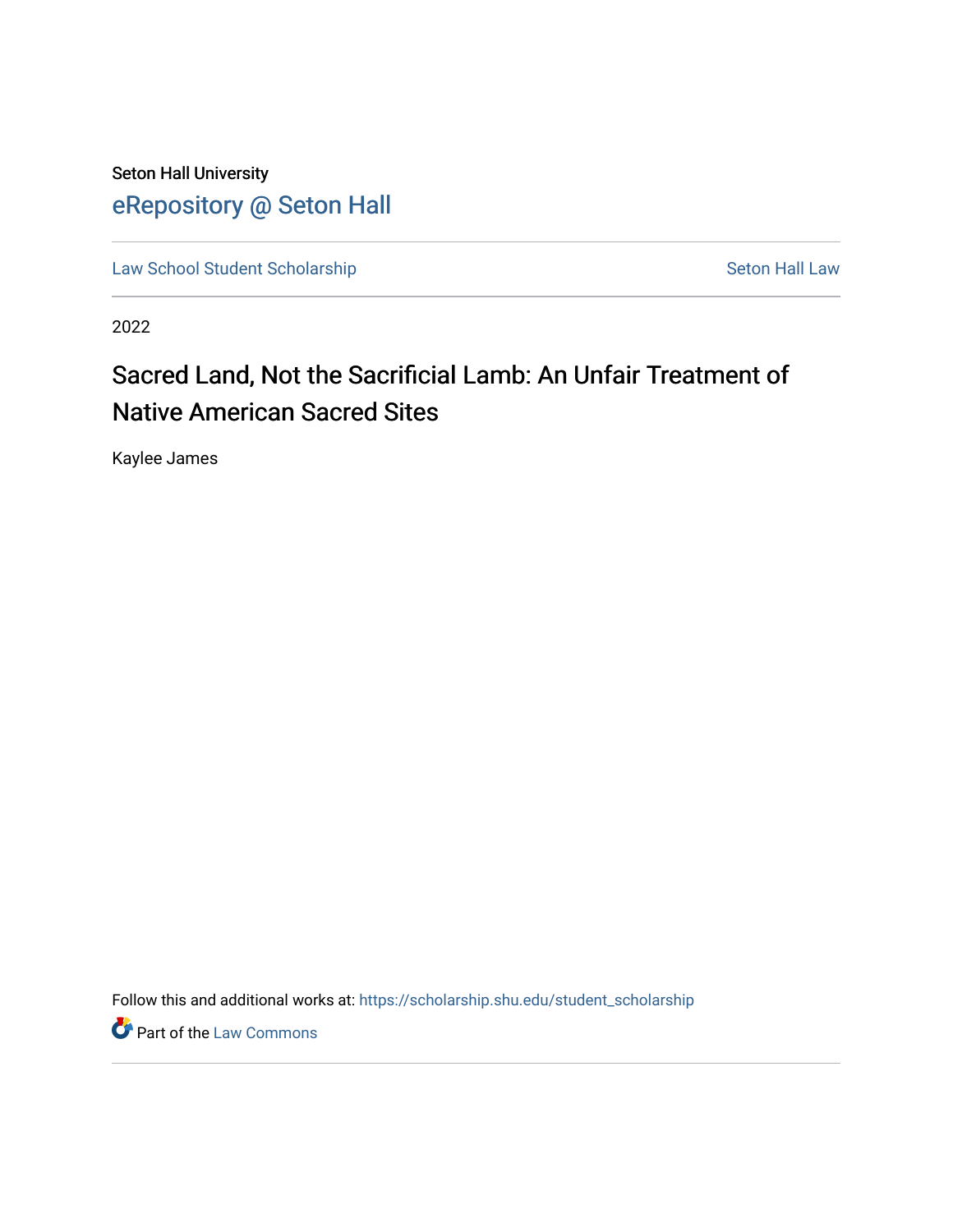#### *Abstract*

*If* Lyng v. Nw. Indian Cemetery Protective Ass'n *is not overturned by the Supreme Court, the Religious Freedom Restoration Act ("RFRA") claims of Native Americans may be foreclosed for years to come while mainstream religions thrive. Differing notions of property ownership— Western and Indigenous—were at the center of the conflict in* Lyng*, where the Court upheld the Forest Service's approval of the G-O Road through a sacred site in Six Rivers National Forest. The Court did not find that the sacred site's diminishment was a substantial harm because it relied on the government coercion in* Sherbert v. Verner *and* Wisconsin v. Yoder *in defining a substantial harm. The precedent set by* Lyng *has made it nearly impossible for Native American plaintiffs to succeed on RFRA claims, because, like* Lyng*, all sacred site cases involve proposed government action on government owned land. Thus, Courts have consistently decided that* Lyng *is controlling.*

*The Supreme Court may have an opportunity to revisit RFRA and* Lyng*, given the Court's current composition and deep support for religious freedom. Following the dismissal* in Slockish v. U.S. Federal Highway Admin.*,* Stronghold v. United States*is the most recent sacred site case to rise to the Ninth Circuit. While similar to* Lyng*, the Apache Stronghold has a stronger case because the government plans on allowing oil mining companies to physically demolish Oak Flat, an Apache sacred site. The Apache Stronghold is also fortunate because this composition of the Supreme Court has heavily favored religious freedom. In recent cases like* Burwell v. Hobby Lobby Stores, Inc.*, the Court found in favor of religious freedom even when the burden was as attenuated as the possibility of an employee using an insured abortifacient and the possibility that it could stop an egg from attaching to the uterine wall. Considering the vast exemptions created by this case, holding that the destruction of a Native American sacred site is a substantial burden is not a stretch of the imagination. Nor is this burden as attenuated and incomparable to mainstream religion as* Lyng *would have readers believe. This paper argues that the Supreme Court should hold that a diminishment of sacredness of Native American sacred sites on public land is a substantial burden to Native Americans' right to free exercise and a failure to overturn* Lyng *will be a violation of the Establishment Clause.*

#### I. Introduction

Unlike the "mainstream" Abrahamic religions of the United States, the indigenous people of the Americas practice religions that are dependent on the peace and preservation of their sacred land. If the Eucharist's body of Christ was a body of land, any misuse of that land would burden the religious freedom of Catholics everywhere. Courts have treated Native American sacred site litigation as a unique issue on the basis that there no is clear analogy between the significance of sacred sites and other constitutionally protected religious practices. However, the Native Americans' belief that there is a spirit within their sacred sites is not so different from the Christian belief of the Holy Spirit or the belief that Christ is fully present in the Eucharist. While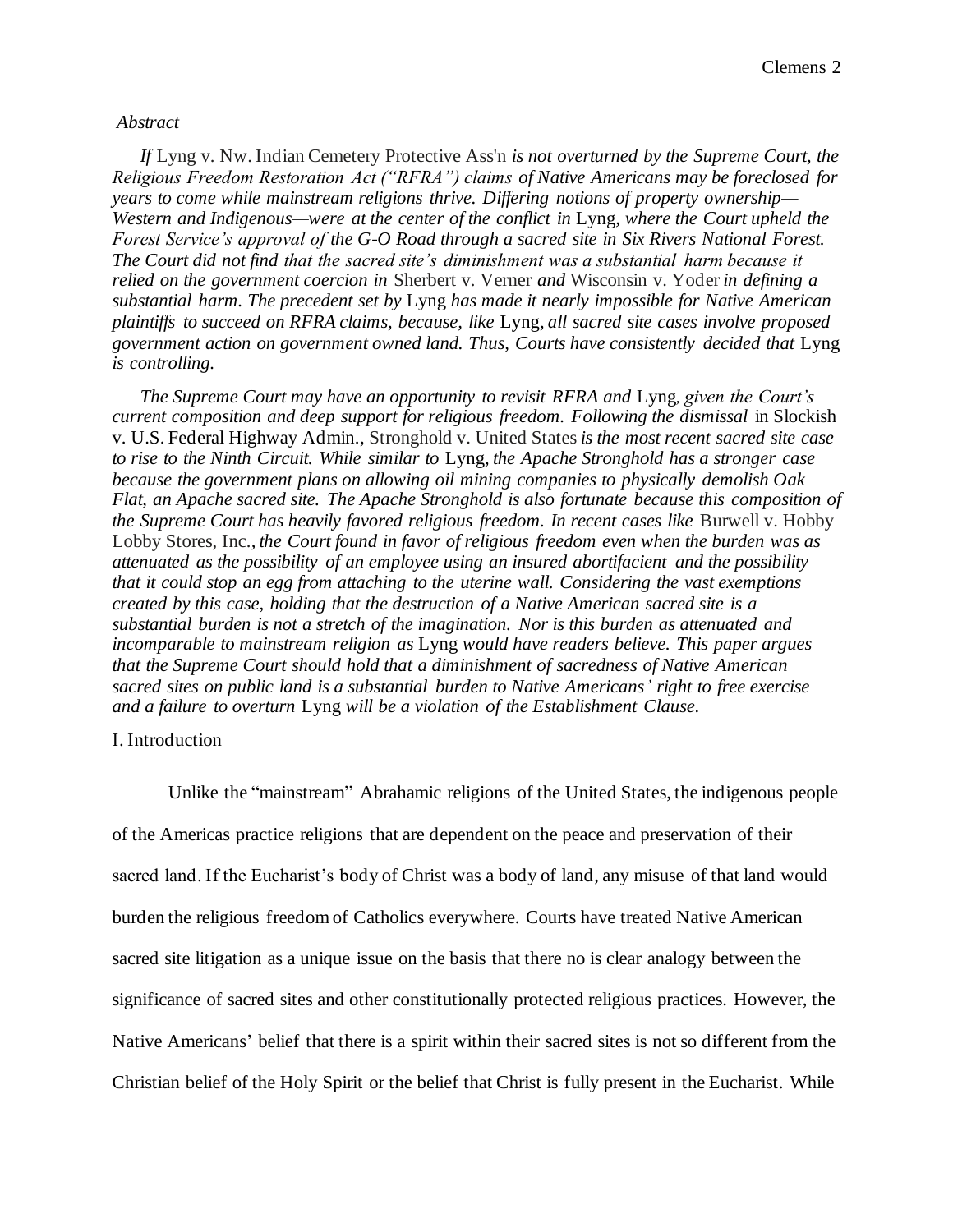the vast differences in ideologies and history regarding land ownership between Indigenous and Western culture play a part in sacred site litigation, the real issue is the colonization of indigenous land, which is the reason sacred sites are owned by the federal government. As a result of colonialism, courts have not adequately protected Native Americans' practice of religion.

# A. Standard of Review

The First Amendment of the United States' Constitution offers two religious protections: "Congress shall make no law respecting an establishment of religion, or prohibiting the free exercise thereof."<sup>1</sup> The Supreme Court cases *Sherbert v. Verner* and *Wisconsin v. Yoder* created the Sherbert/Yoder test, which was used to decide Free Exercise Clause cases until the 1990s. In *Sherbert*, a Seventh-day Adventist could not work on Saturdays for religious reasons and was consequently fired. <sup>2</sup> The plaintiff was then denied unemployment benefits because the Employment Security Commission found that there was available employment, which would require her to work on Saturdays, and held that Sherbert was failing to accept such employment without good cause.<sup>3</sup> The Court held that Sherbert was unconstitutionally denied unemployment benefits because a governmental benefit was conditioned upon conduct that would violate Sherbert's religious beliefs.<sup>4</sup> In *Yoder*, Amish families wanted to withdraw their children from public school before the age of sixteen and faced criminal sanctions as a consequence.<sup>5</sup> The Court held that the plaintiffs' right to free exercise was violated because the government coerced Amish families to act contrary to their religious beliefs or face the threat of criminal sanctions as

<sup>&</sup>lt;sup>1</sup> U.S. CONST. amend. I.

<sup>2</sup> Sherbert v. Verner, 374 U.S. 398, 401 (1963).

<sup>3</sup> *Id.*

<sup>4</sup> *Id.* at 409.

<sup>5</sup> Wisconsin v. Yoder, 406 U.S. 205, 207 (1972).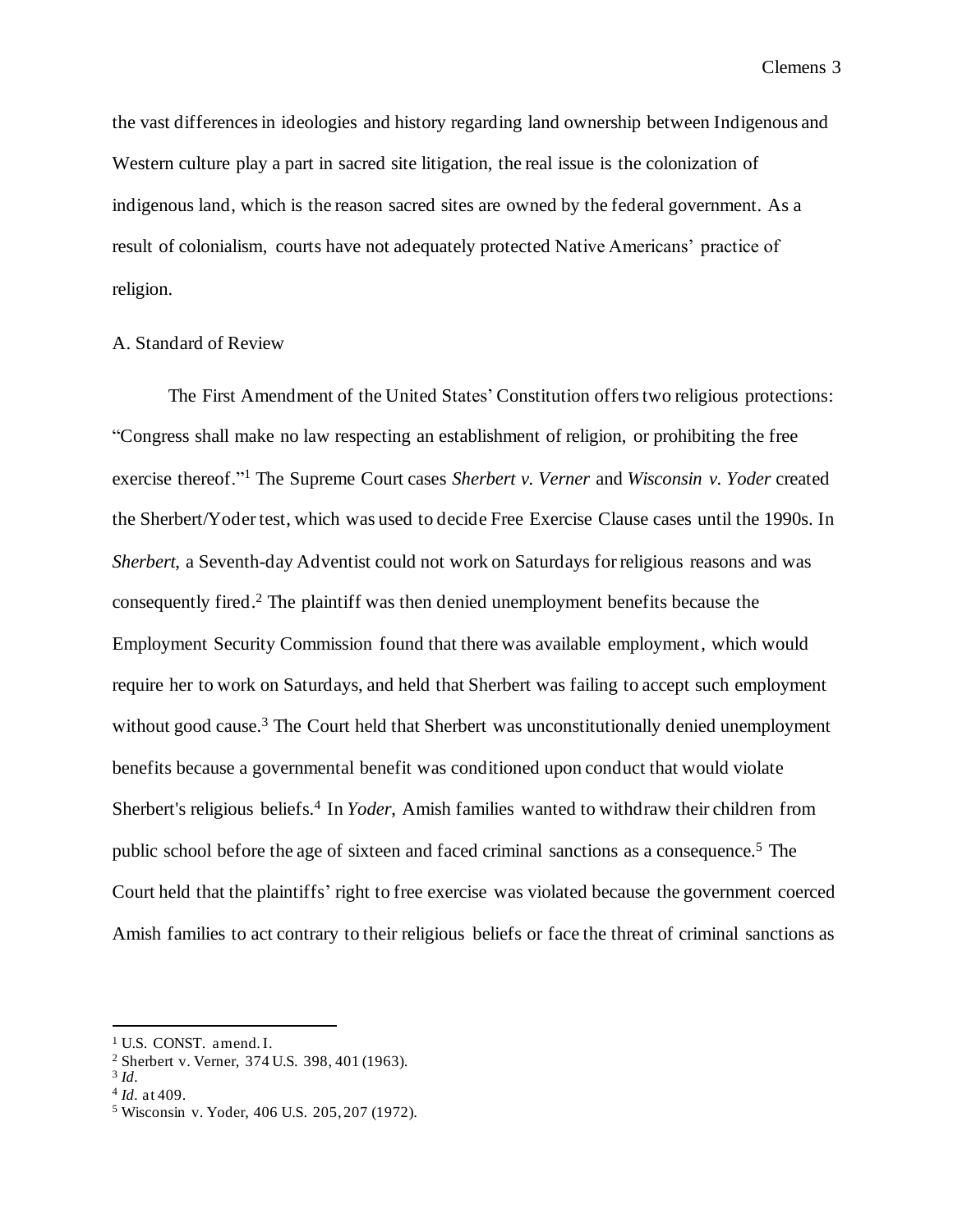a consequence.<sup>6</sup> As a result of these two cases, the Sherbert/Yoder test triggered strict scrutiny when the government burdened a plaintiff's free exercise. Strict scrutiny requires the plaintiff to prove that there is a substantial burden on the free exercise of their religion; the government must then prove that the burden is justified by a compelling interest and is the lease restrictive alternative.<sup>7</sup> A plaintiff would prevail under the Sherbert/Yoder test when a court found that the plaintiff was forced to choose between the practice of their religious and the receipt of a government benefit or imposition of a civil or criminal penalty. <sup>8</sup>

The Sherbert/Yoder test was overturned, but Congress stepped in to create greater religious freedom. In 1990, *Employment Division v. Smith* overturned the Sherbert/Yoder test to the extent that a neutral, generally applicable law that burdened religion would no longer trigger strict scrutiny and was constitutional so long as it passed a rational basis standard.<sup>9</sup> However, Congress passed the Religious Freedom Restoration Act of 1993 ("RFRA"), which effectively brought back the Sherbert/Yoder test at the federal level.<sup>10</sup> Under RFRA, if a plaintiff can prove that the government substantially burdens their free exercise of religion, the burden shifts to the government to prove that they have a compelling interest that is achieved by the least restrictive means on religion.<sup>11</sup> If the government fails to meet this burden of proof, the plaintiff will prevail on a RFRA claim.<sup>12</sup>

Even after the passage of RFRA, Congress decided that the United States required more religious freedom that RFRA offered. This sentiment was likely as a result of the *City of Boerne* 

<sup>6</sup> *Id.* at 231.

<sup>7</sup> Sherbert, 374 U.S. at 402.

<sup>8</sup> Sherbert, 374 U.S. at 409; Yoder, 406 U.S. at 231.

<sup>9</sup> Emp't Div. v. Smith, 494 U.S. 872 (1990).

 $10\,42$  U.S.C. § 2000bb (1993).

<sup>11</sup> *Id.* at sec. 1.

<sup>12</sup> *Id.*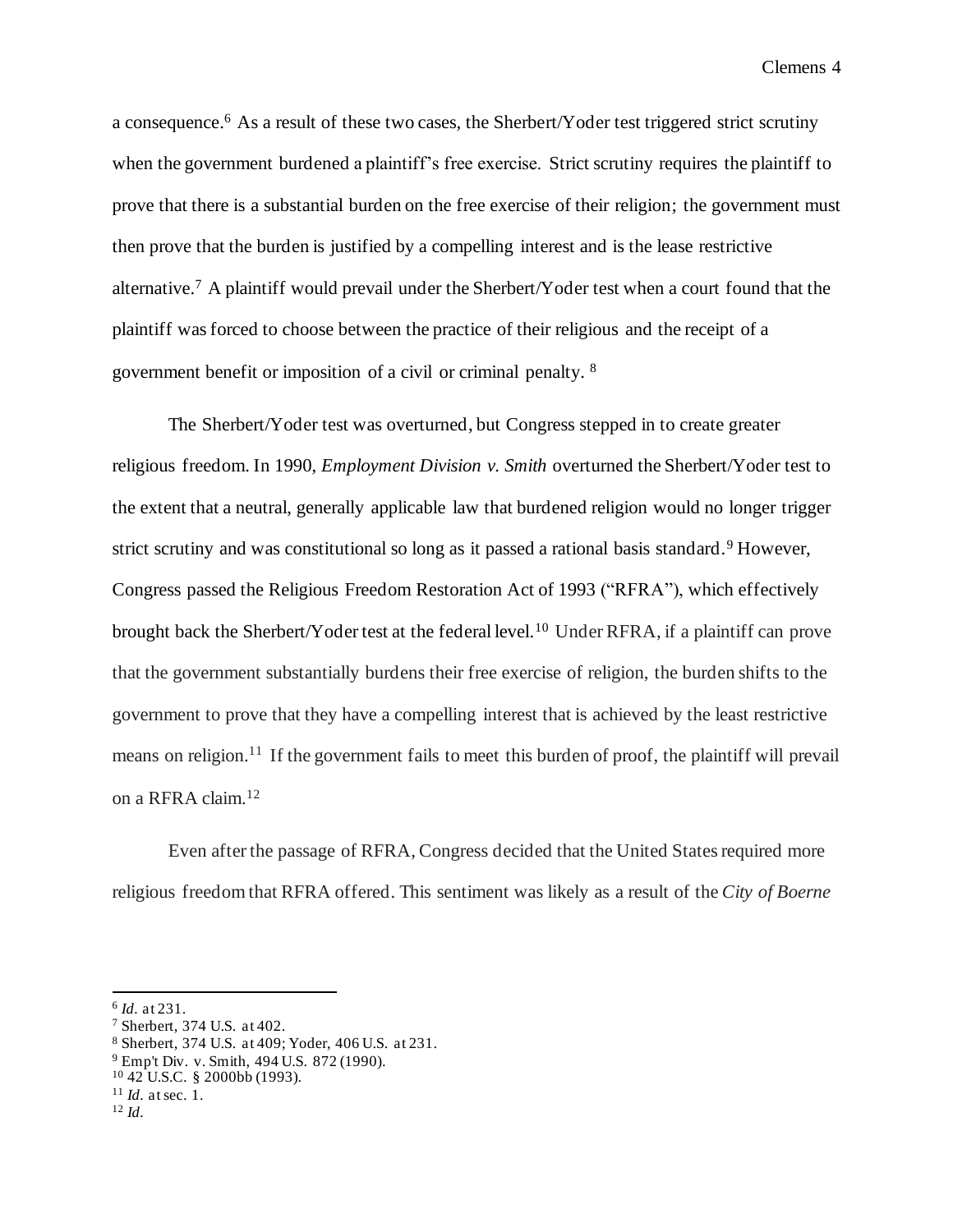*v. Flores* striking down RFRA as applied to the states several years after RFRA was enacted. 13 To create more religious protection at the state level, Congress passed the Religious Land Use and Institutionalized Persons Act ("RLUIPA").<sup>14</sup> RLUIPA provides religious protection in the prison context and in the land use regulation context.<sup>15</sup> RLUIPA will trigger strict scrutiny regardless of whether the burden is a generally applicable rule whenever a person or religious group is substantially burdened by a state government.<sup>16</sup>

### B. Sacred Sites

While the government regards sacred sites as specifically defined locations on federally owned land that are used for or have some significance to Native American religious practices, Native American sacred sites are not so easily defined. A sacred site is not about the land drawn out on a map, but things that exist at the location like "plants, animals, sound light, view shed, and other sometimes intangible features." <sup>17</sup> The significance of a sacred site's broader landscape is the reason why many cases argue that government action on a sacred site is a desecration even though the Native Americans are not denied access to the land itself.<sup>18</sup>

The conflict surrounding sacred sites is a long-term consequence of the Indian Removal Act of 1830, where President Jackson and Congress exercised an excessive amount of power in facilitating the removal of Native American tribes from the south to land west of the Mississippi river.<sup>19</sup> The removal, infamously known as the trail of tears, led to the physical removal of

<sup>13</sup> City of Boerne v. Flores, 521, 536 U.S. 507 (1997).

<sup>14</sup> 42 U.S.C. §§ 2000cc (2000).

<sup>15</sup> *Id.*

<sup>16</sup> *Id.*

<sup>17</sup> Advisory Council on Historic Preservation, Protection of Indian Sacred Sites: General Information (2012), https://www.achp.gov/sites/default/files/2018-

<sup>07/</sup>TheProtectionofIndianSacredSitesGeneralInformationJuly2015.pdf.

<sup>18</sup> *Id.*

<sup>19</sup> Ethan Davis, *An Administrative Trail of Tears: Indian Removal*, 50 AM. J. LEGAL HIST. 49 (2010).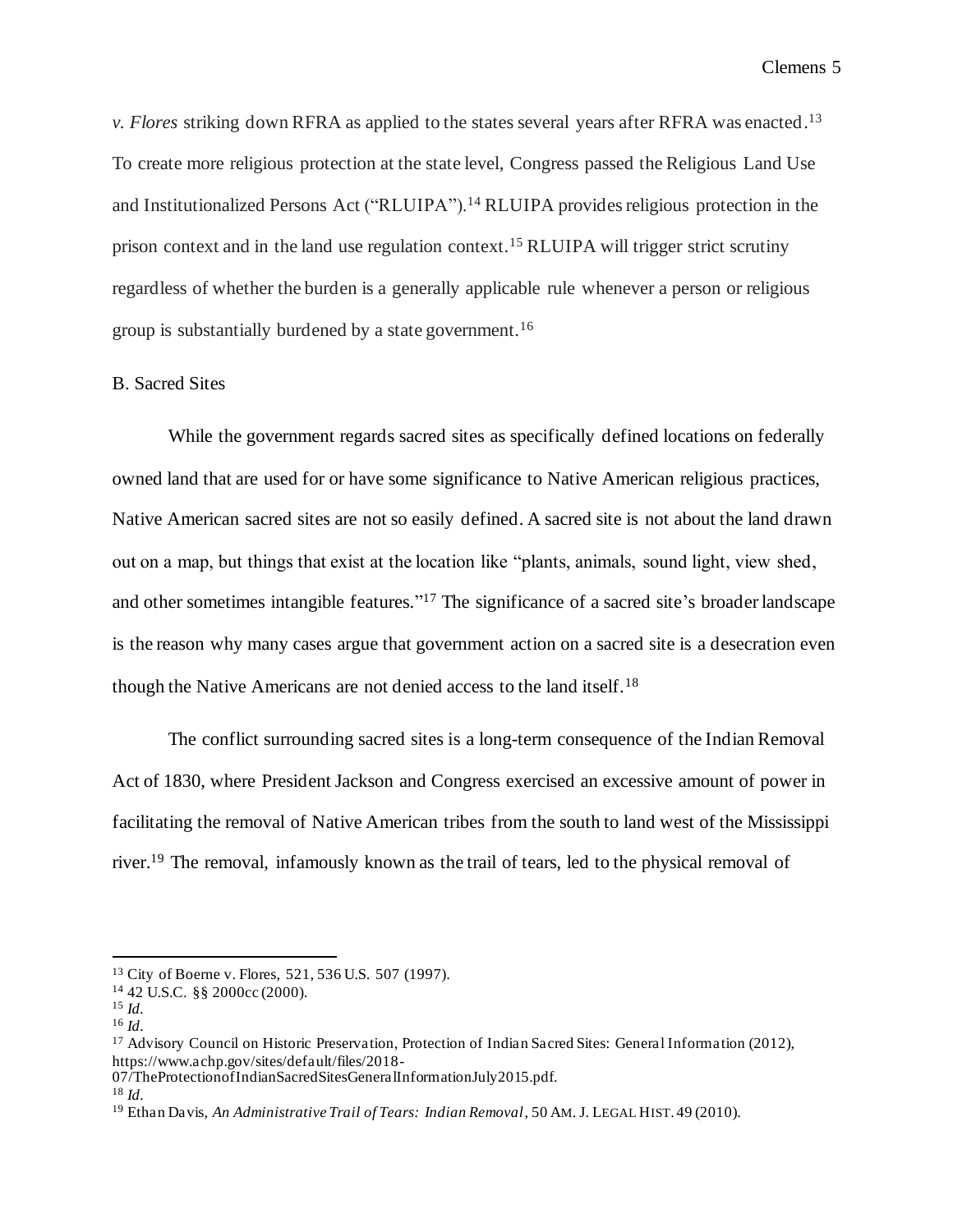Native Americans from their ancestral lands but it also stripped their title to those lands.<sup>20</sup> The relocation of Native Americans on federal land began the reservation system and led to years' worth of conflict regarding land ownership and the Native American tribes. While there are cultural differences between western and native concepts of land ownership, the issue of sacred sites is not simply the contradiction between the idea of land as something that is owned versus land as something that is sacred. The crux of the issue in sacred site cases is that the U.S. government took land from the Native Americans and now uses its self-proclaimed ownership of that land as the very foundation of its case against Native Americans' free exercise of religion.

However, despite their contribution to the problem, the government has tried to protect sacred sites. In the 1970s, Congress passed the American Indian Religious Freedom Act ("AIRFA"), which was created with general language that vowed to "protect and preserve" Native Americans' freedom of religion.<sup>21</sup> Congress amended AIRFA over the years to include provisions like the decriminalization of Peyote for religious purposes. <sup>22</sup> In 1996, President Clinton, by Executive Order 13007, added a provision regarding sacred sites.<sup>23</sup> The provision stated that, to the extent reasonable, the federal government would allow Native Americans access to sacred sites on federal land and avoid activity that would diminish the sacredness of that land.<sup>24</sup> While this seemed promising, AIRFA and Executive Order 13007 had no teeth because they did not create a cause of action or rights that may be judicially enforced.<sup>25</sup>

<sup>20</sup> *Id.*

<sup>21</sup> 42 U.S.C. § 1996 (1978).

<sup>22</sup> *Id.*

<sup>23</sup> Exec. Order No. 13007, 61 Fed. Reg. 26771 (May 24, 1996), https://www.govinfo.gov/content/pkg/FR-1996-05- 29/pdf/96-13597.pdf.

 $^{24}$   $\hat{Id}$ .

<sup>&</sup>lt;sup>25</sup> Stephanie H. Barclay & Michalyn Steele, Rethinking Protections For Indigenous Sacred Sites, 134 HARV.L. REV. 1294, 1320 (2021).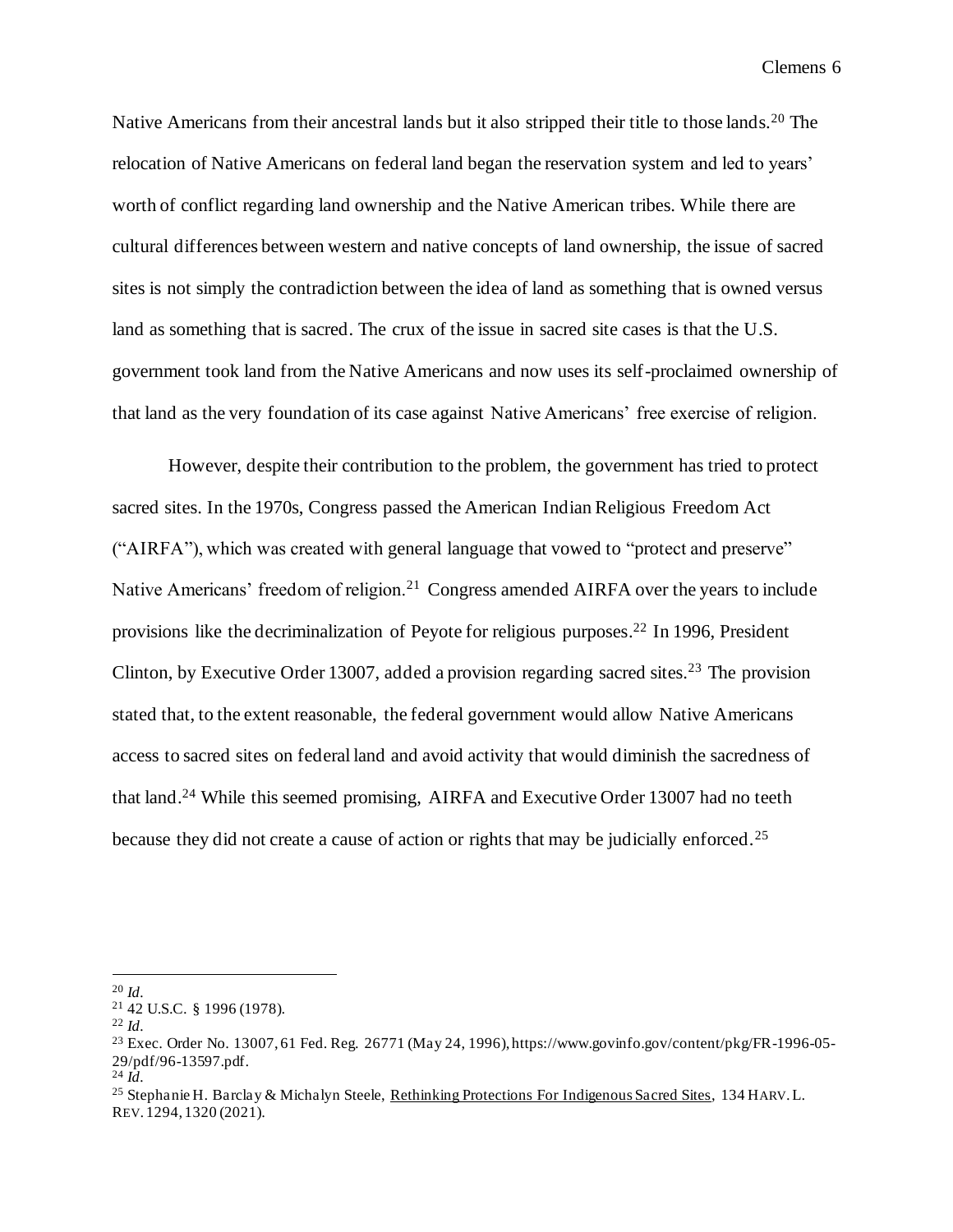Some protection is available under the National Historic Preservation Act ("NHPA") and the National Environmental Policy Act ("NEPA"). NHPA was amended to include preservation programs for tribe history and can nominate sacred sites for historic preservation, which could ward off some of the government action that would diminish the sacredness of the site.<sup>26</sup> NEPA does not have as strong of a reach as NHPA, but it requires federal agencies to create environmental impact statements for their actions.<sup>27</sup> These statements may be persuasive to government agencies that have the authority to protect a site.<sup>28</sup>

Given these congressional acts, some federal agencies have been proactive about protecting Native American religious practices on their sacred sites but a consequential issue with respect to these protections are Establishment Clause claims. Establishment Clause claims can have unpredictable outcomes for the Native Americans protected by the challenged governmental action because the test for Establishment Clause violations is unclear, as a court could choose to use the *Lemon* test, Justice Kennedy's coercion test from *Lee v. Weisman*, or Justice O'Connor's endorsement test from *Lynch v. Donnelly*. <sup>29</sup> Fortunately, many Establishment Clause claims against the protection of sacred sites have failed.<sup>30</sup> For example, Devil's Tower is a Native American sacred site, where religious ceremonies are held during the month of June, but the monument has also become a recreational spot for rock climbers.<sup>31</sup> Despite the clear issues this posed for the sacredness of the space, elders also feared that it would be difficult to teach native children of the monument's sacredness when the children could see people playing on the site.<sup>32</sup> In respect of the Native Americans' exercise of religion, the National Park Service

<sup>26</sup> *Id.* at 1318.

<sup>27</sup> *Id.* at 1319.

<sup>28</sup> *Id.*

<sup>29</sup> Joel Brady, Comment, *"Land is Itself a Sacred, Living Being": Native American Sacred Site Protection on Federal Public Lands Amidst the Shadows of Bear Lodge,* 24 AM. INDIAN L.REV. 153 (1999). <sup>30</sup> *Id.*

<sup>31</sup> Bear Lodge Multiple Use Ass'n v. Babbitt, 175 F.3d 814, 816 (10th Cir. 1999).

<sup>32</sup> Brady, *supra* note 29 at 166.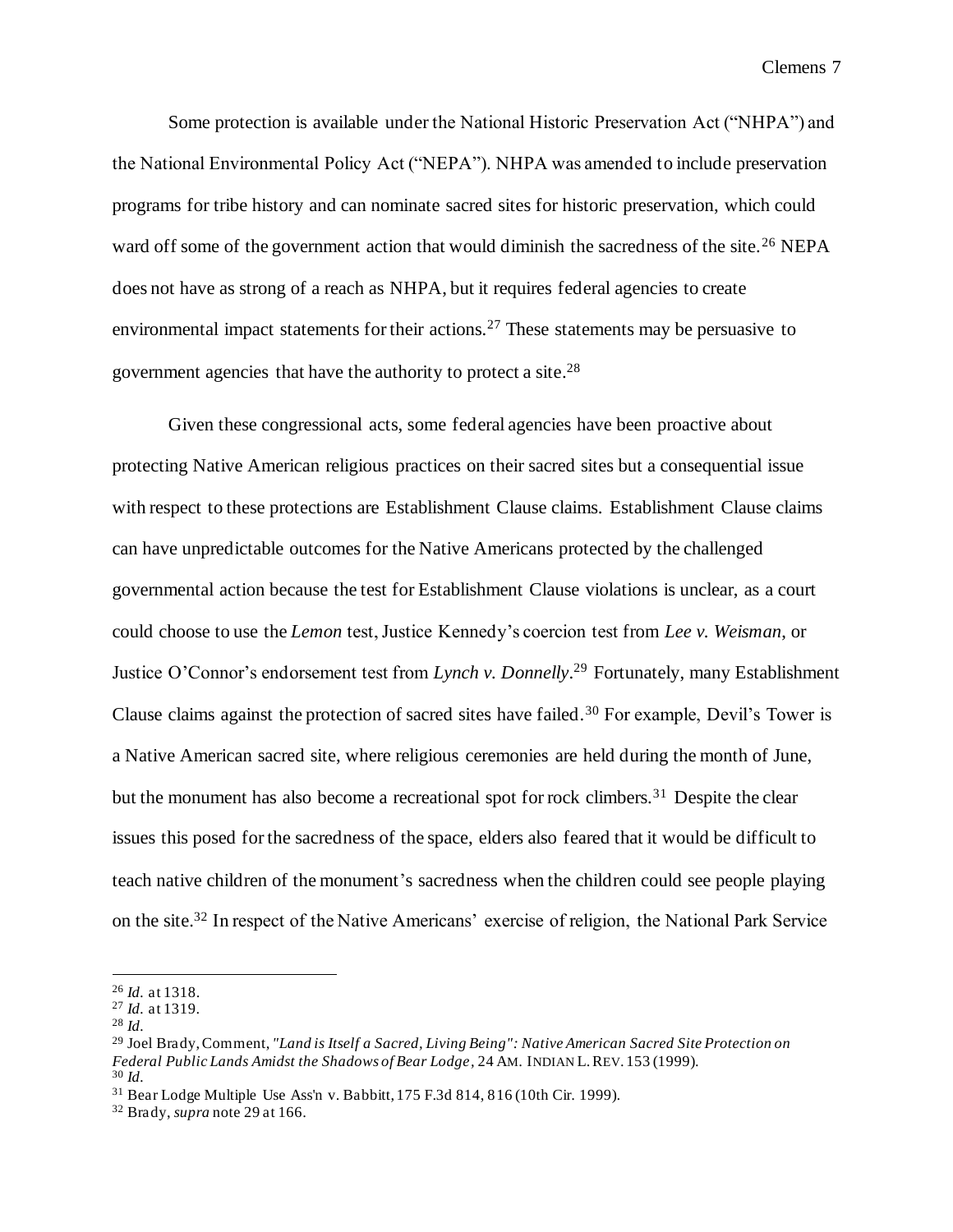developed a plan that asked rock climbers to voluntarily refrain from climbing Devil's tower during June, which the Secretary of the Interior approved.<sup>33</sup> The rock climbers, with the Bear Lodge Municipal Use Association, claimed the Secretary's approval was a violation of the Establishment Clause.<sup>34</sup> Rather than decide on the Establishment Clause issue, the court found that the plaintiffs, who were not denied access to the monument, had no standing.<sup>35</sup> Lack of standing has been used in several similar cases to avoid reaching the constitutional issue.<sup>36</sup>

### II. Lyng and its Constraints

*Lyng v. Nw. Indian Cemetery Protective Ass'n.* is the bedrock of sacred site litigation in this country. In *Lyng*, the government sought to construct a road in California that would connect two towns, Gasquet and Orleans, dubbing it the G-O Road.<sup>37</sup> Six miles of the road was to run through the Six Rivers National Forest's Chimney Rock Park, where three Native American tribes were known to hold rituals.<sup>38</sup> The construction of the G-O road was a disruption to the Native American's religious practice, not because it made the land inaccessible, but because it disrupted the "privacy, silence, and undisturbed natural setting" needed for the religious practice.<sup>39</sup> The Supreme Court interpreted the word "prohibit" in the Free Exercise Clause to govern what the government could do to the individual. <sup>40</sup> Relying on the Sherbert/Yoder test, the Court found that the construction of the G-O road did not violate the Native Americans' rights to free exercise because it did not coerce the Native American tribes into choosing between

<sup>33</sup> Bear Lodge Multiple Use Ass'n v. Babbitt, 175 F.3d at 815.

<sup>34</sup> *Id.*

<sup>35</sup> *Id.* at 822.

<sup>36</sup> Nat. Arch & Bridge Soc'y v. Alston, 209 F. Supp. 2d 1207 (D. Utah 2002) (An Establishment Clause claim against a voluntary ban on non-native people visiting the Rainbow Bridge was dismissed for lack of standing.) <sup>37</sup> Lyng v. Nw. Indian Cemetery Protective Ass'n, 485 U.S. 439, 461 (1988).

<sup>38</sup> *Id.* <sup>39</sup> *Id.*

<sup>40</sup> Lyng, 485 U.S. at 450.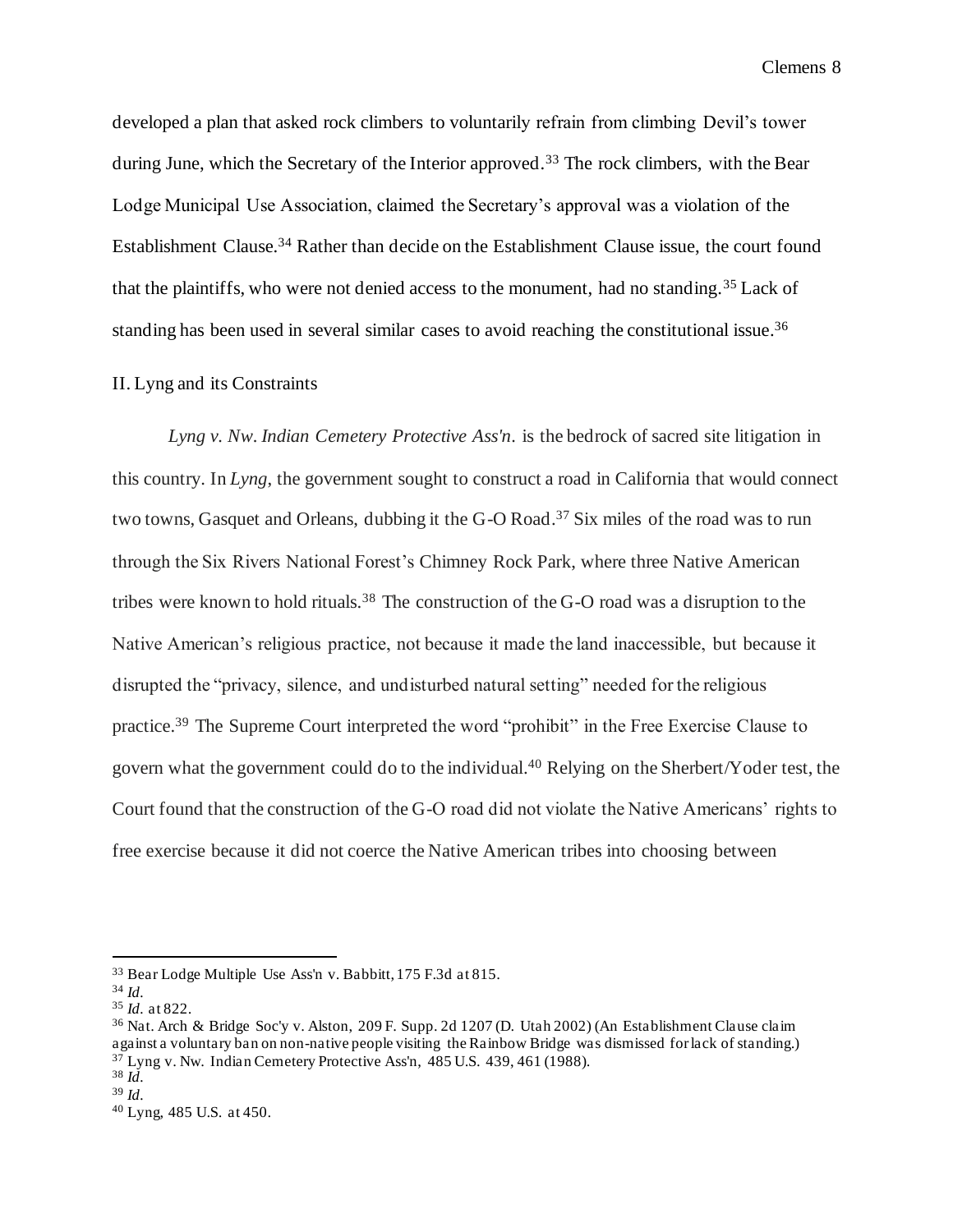practicing their religion and giving up a government benefit (as had been the case in *Sherbert*) or practicing their religion and facing a civil or criminal penalty (as had been the case in *Yoder*). 41

While neither *Sherbert* nor *Yoder* relate to Native American religion, the Court also compared *Lyng* to an early Supreme Court case with a Native American Plaintiff, *Bowen v. Roy*. <sup>42</sup> In that case, the Native American parents of a two-year-old challenged a statute that would require their daughter be assigned a social security number in order to receive the benefits of certain welfare programs.<sup>43</sup> The parents believed that assigning their daughter a social security number would rob her of her spirt.<sup>44</sup> The parents failed on their free exercise claim as the court in *Bowen* found that the government could not be required to conduct its internal affairs to "comport with the religious beliefs of particular citizens.<sup>45</sup>" The Court argues that *Lyng* and *Bowen* are not distinguishable because both cases challenge government action that interferes with individuals' spiritual fulfillment.<sup>46</sup> Like in *Bowen*, the Court upholds that if the government were required to satisfy "every citizen's religious needs and desires," as opposed to avoiding burdens on religion, it would be impossible to operate.<sup>47</sup>

In his *Lyng* dissent, Justice Brennan argues that the majority's "refusal" to find a constitutional injury in this case could extinguish Native American religious practice altogether, by offering no constitutional protection to Native Americans.<sup>48</sup> Justice Brennan explains that the reason the Court applied strict scrutiny in *Yoder* was not because the law exerted an "affirmative coercion," but because the impact of the law could destroy Amish communities.<sup>49</sup> He suggests

<sup>44</sup> *Id.*

- <sup>47</sup> *Id.* at 452.
- <sup>48</sup> *Id.* at 469.

<sup>41</sup> *Id.*

<sup>42</sup> Bowen v. Roy, 476 U.S. 693 (1986).

<sup>43</sup> *Id.* at 2150.

<sup>45</sup> *Id.* at 2151.

<sup>46</sup> Lyng, 485 U.S. at 448.

<sup>49</sup> *Id.* at 466.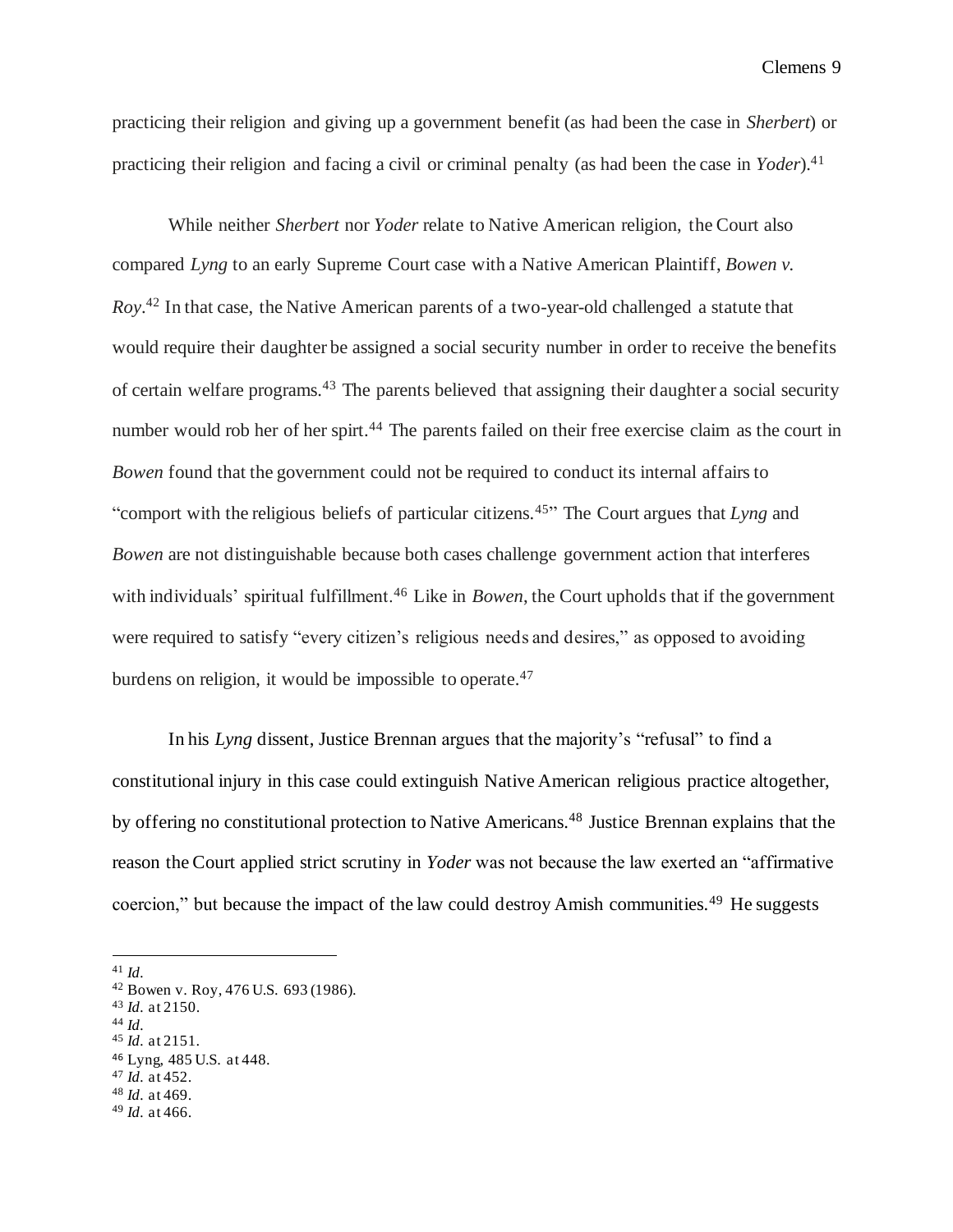that the form of coercion, like a criminal sanction in *Yoder* or a denial of a government benefit in *Sherbert*, should not trigger First Amendment protection.<sup>50</sup> Rather, the Court should consider an "effects test."<sup>51</sup>

The majority acknowledges that the impact of the G-O road on the Native Americans "will doom their religion."<sup>52</sup> However, the majority is not willing to find the impact on the religion is a constitutional injury. They focus on the fact patterns of previous cases and decide on coercion as threshold for free exercise claims, but the Free Exercise Clause has no language that suggests the range of substantial burdens to religion is limited to coercion.<sup>53</sup> The majority notes the importance of the word "prohibit" in the Free Exercise Clause and Justice Brennan agrees, arguing that the word prohibit does not only apply to situations where the government coerces "affirmative conduct."<sup>54</sup> The free exercise of religion is still prohibited when government action makes practicing one's faith impossible.<sup>55</sup>

Justice Brennan proposes that, in the case of Native American sacred sites, Native American plaintiffs should show "centrality" of the site to trigger strict scrutiny, similar to prior sacred site cases like *Sequoyah v. Tennessee Valley Authority*. <sup>56</sup> The court in Sequoyah found that the Native American plaintiff could not prove the sacred site of the Tellico Dam inseparable from their way of life and did not grant the plaintiff's request for injunction against the completion of the dam.<sup>57</sup> This centrality must be greater than claiming a site is sacred but need not rise to the level of proving the government action destroys their religion.<sup>58</sup>

- <sup>54</sup> *Id.* at 468.
- <sup>55</sup> *Id.*
- <sup>56</sup> *Id.* at 473.

<sup>58</sup> *Id.*

<sup>50</sup> *Id.*

<sup>51</sup> *Id.* at 469.

<sup>52</sup> *Id.* at 470.

<sup>53</sup> *Id.* at 464.

<sup>57</sup> Sequoyah v. Tenn. Valley Auth., 620 F.2d 1159, 1164 (6th Cir. 1980).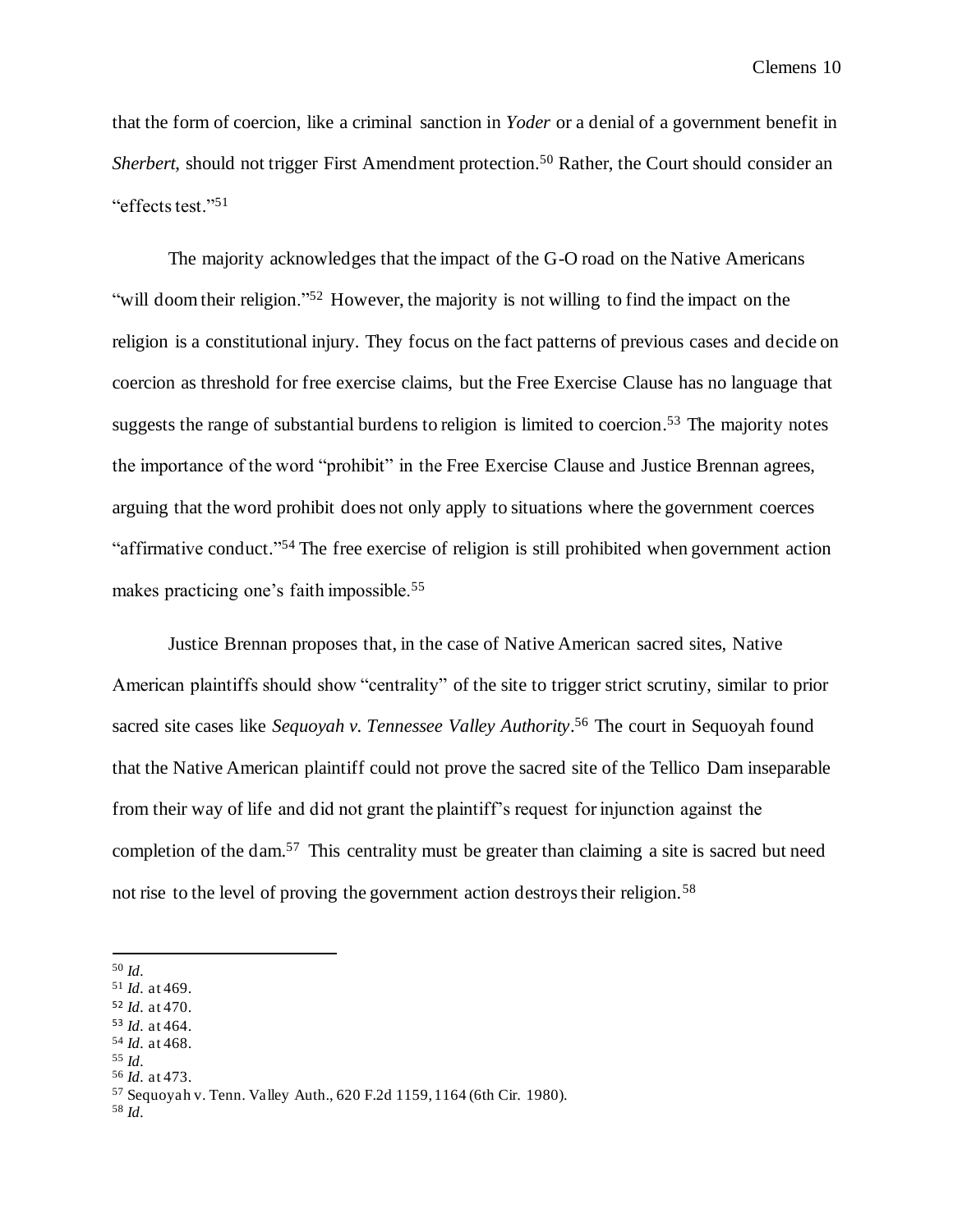### III. Lower Court Decisions After Lyng

Justice Brennan's prediction that the majority's holding in *Lyng* would offer no constitutional protection for Native Americans became a reality as the precedent set by *Lyng* continues to frustrate Native American Religious practices up to today.

Two years after *Lyng* was decided, the U.S. District Court for the District of Arizona held that a proposed uranium mine on the Havasupai Tribe's sacred site in Kaibab National Forest was not a violation of the Free Exercise Clause as it was indistinguishable from *Lyng* and failed on the same grounds.<sup>59</sup> In *Havasupai Tribe v. United States*, the Native American plaintiffs offered three ways in which their case differed from *Lyng*. First, that the site of the uranium mine was central to their "universe," as the mining would "kill their deities, and destroy their religion. <sup>60</sup>" However, the district court did not find that this was any different from *Lyng*, or that the mine offended their constitutional rights.<sup>61</sup> This may not come as a surprise since Justice Brennan's dissent highlighted that the decision in *Lyng* would have the effect of destroying the Native American plaintiffs' religion.<sup>62</sup> Second, the mining was a private activity as compared to the G-O road in *Lyng*. <sup>63</sup> The court found that this was insignificant because the land in both cases was owned by the government.<sup>64</sup> Third, that there was a no trespassing sign that effectively denied access of the Havasupai people to their sacred site.<sup>65</sup> The court decided that plaintiffs were not denied access by the sign because no Havasupai person tried to trespass and, as a result, no one was stopped.<sup>66</sup> Based on the court's response to the plaintiffs' distinguishing factors, the

- <sup>61</sup> *Id.* at 1484. <sup>62</sup> *Id.* at 1486.
- <sup>63</sup> *Id.*
- <sup>64</sup> *Id.*
- <sup>65</sup> *Id.*
- <sup>66</sup> *Id.*

<sup>59</sup> Havasupai Tribe v. United States, 752 F. Supp. 1471, 1475 (D. Ariz. 1990).

<sup>60</sup> *Id.* at 1486.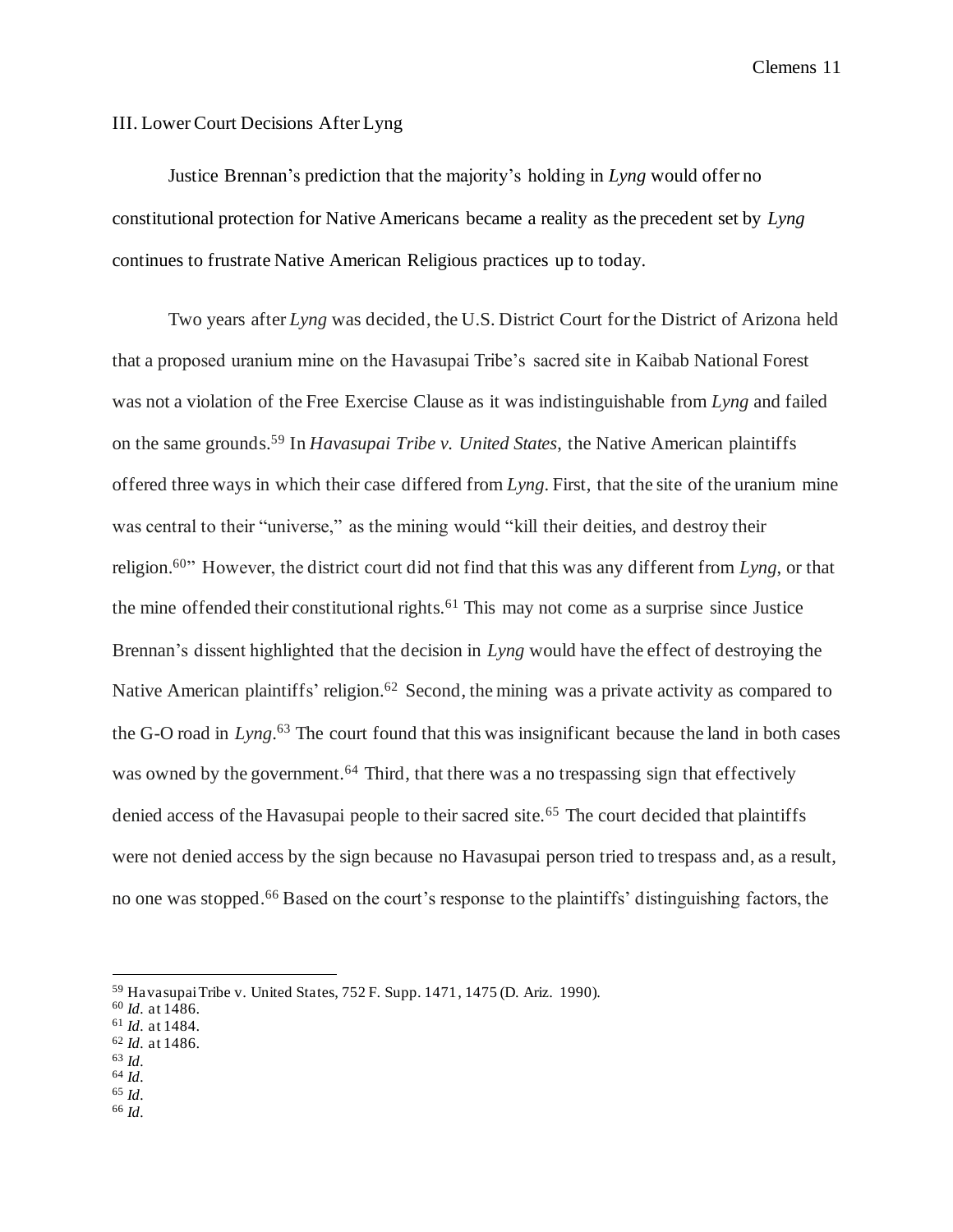court not only relied on *Lyng* but broadened its application to apply even when it completely forecloses religion, a private actor is doing the challenged act, and access is theoretically denied.<sup>67</sup>

While RFRA was enacted in 1993 for stronger protection of religious freedom post-*Smith*, the Ninth circuit held that RFRA simply reinstated the Sherbert/Yoder test of a substantial burden as interpreted in *Lyng*, requiring the threshold of coercive government action. In *Navajo Nation v. United States Forest Services*, the Ninth circuit held that *Lyng* controlled the Navajo Nation's RFRA claim.<sup>68</sup>

To understand *Navajo Nation*, we must first review a pre-Lyng decision of the District of Columbia Circuit, *Wilson v. Block*. <sup>69</sup> Prior to the infamous litigation in *Navajo Nation v. Forest Services*, the Forest Service permitted the expansion of the Snowbowl which threatened to diminish the sacredness of their Peaks, as the Hopi people believed the Peaks were a living deity and the artificial construction atop them would result in a loss of their healing power.<sup>70</sup> The Native American plaintiffs brought both a free exercise claim and an AIRFA claim.<sup>71</sup> The court found that the plaintiffs failed on their free exercise claim because they could not prove that their religious exercise was substantially burdened. They were not penalized for their religious belief, as was the case in *Sherbert*, and they were not denied access to the Peaks.<sup>72</sup> The Native American plaintiffs also failed on their AIRFA claim because the court found that AIRFA only

<sup>67</sup> *Id.*

<sup>68</sup> Navajo Nation v. United States Forest Serv., 535 F.3d 1058, 1071 (9th Cir. 2008).

<sup>69</sup> Wilson v. Block, 708 F.2d 735 (1983).

<sup>70</sup> *Id.*

<sup>71</sup> *Id.* 739.

<sup>72</sup> *Id.*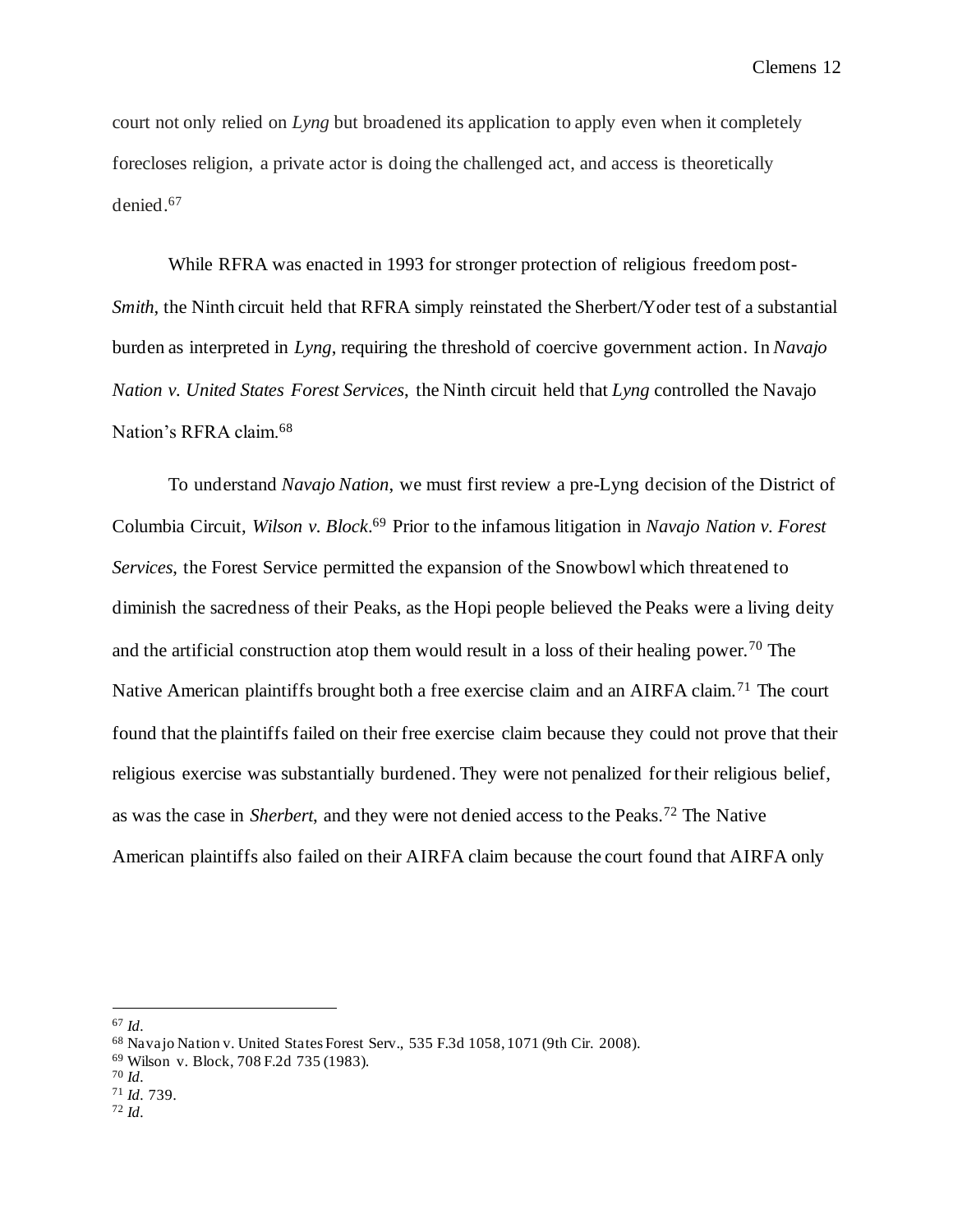requires government agencies to consider the impact on native people, not to "declare the protection of Indian religions to be an overriding federal policy.<sup>73</sup>"

Twenty-five years later, litigation arose from the Snowbowl again. The Navajo Nation filed a RFRA claim against the Forest Services' use of recycled wastewater to make artificial snow for the Snowbowl ski resort on the San Francisco Peaks.<sup>74</sup> While the use of wastewater to create artificial snow on the Peaks diminished their sacredness, the Navajo Nation was not denied access or the ability to practice rituals on any part of the Peaks.<sup>75</sup>

Based on the Supreme Court's analysis of *Yoder* in *Lyng*, the Ninth circuit held that *Lyng*  and *Navajo Nation* were indistinguishable and thus, the Navajo Nation's RFRA claim should fail.<sup>76</sup> While the plaintiffs argued that *Lyng* should not apply because it failed to analyze *Sherbert*, the Ninth Circuit found that the *Sherbert* analysis was not necessary because there was no government benefit in either case.<sup>77</sup> As a result, the Navajo Nation's RFRA claim failed.<sup>78</sup>

The Native American plaintiffs in Navajo Nation also made a RLUIPA claim, but the court found that the claim did not apply in this case because the Forest Services is a federal agency and RLUIPA is reserved for state and local governmental actions.<sup>79</sup> Further, the Peaks are public land and RLUIPA applies to regulations of private land.<sup>80</sup>

One federal district court did not view *Lyng* as an obstacle. In 2008, the same year that *Navajo Nation* was decided, the Oklahoma Western District Court granted the Comanche Nation's preliminary injunction on the basis that the Comanche Nation was likely to succeed on

- <sup>79</sup> *Id.* at 1077.
- <sup>80</sup> *Id.*

<sup>73</sup> *Id.* at 746.

<sup>74</sup> Navajo Nation, 535 F.3d at 1066.

<sup>75</sup> *Id.* at 1071.

<sup>76</sup> *Id.*

<sup>77</sup> *Id.* at 1073. <sup>78</sup> *Id.*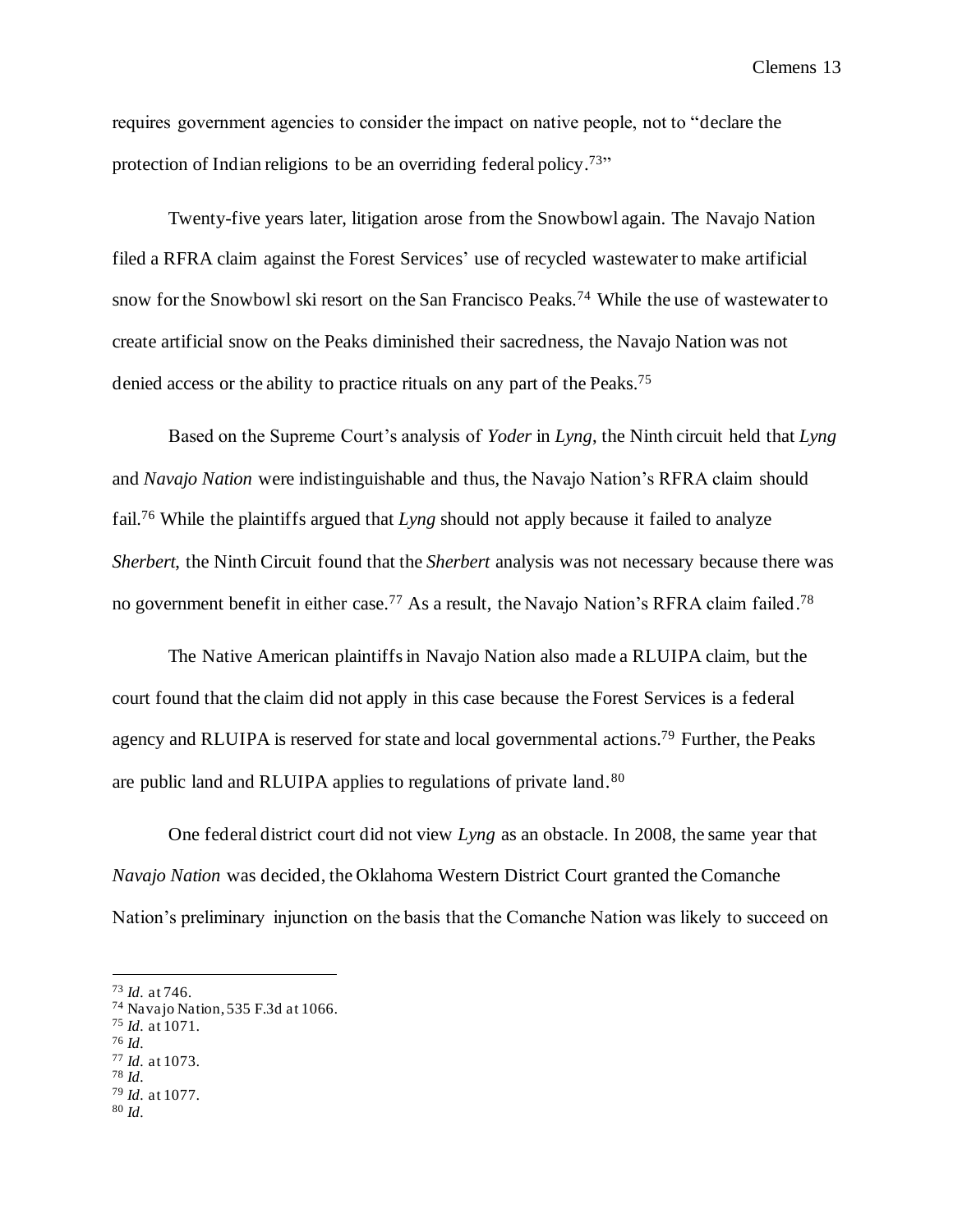their claims.<sup>81</sup> Regarding the Native American plaintiffs' RFRA claim, the court found that construction of an Army Training Support Center warehouse that would obstruct the view of the Medicine Bluffs, which is central to the Comanche people's religious practice, was a substantial burden.<sup>82</sup> In deciding this, the Judge used the Tenth Circuit's definition of substantial burden in *Thiry v. Carlson*, which occurs when people are severely restricted from religious "conduct or expression" or are denied "reasonable opportunities to engage in" their religious practices. <sup>83</sup>

The Comanche people did not need to file for a permanent injunction against the warehouse specifically because the Army decided on a different location.<sup>84</sup> However, the United States did not note *Comanche Nation v. United States'* departure from *Lyng* and *Navajo Nation*'s definition of a substantial burden when opposing *Navajo Nation*'s appeal to the Supreme Court in 2009, nor was this departure ever addressed since the Supreme Court denied certiorari.<sup>85</sup> Despite the *Comanche Nation*'s success, it was a district court decision on a preliminary injunction, and did not hold the precedential weight that *Navajo Nation* has since held over RFRA claims in the sacred site context.

Even a case that began prior to the *Navajo Nation* decision fell victim to its precedent as the case traveled through the courts. In *Snoqualmie Indian Tribe v. FERC*, the Snoqualmie Tribe considered the Snoqualmie Falls a sacred site because the Falls were a part of Snoqualmie Tribe's creation story and the center of their religious practices.<sup>86</sup> The Federal Energy Regulatory Commission ("FERC") relicensed Puget Sound Energy's hydroelectric project for forty years,

<sup>81</sup> Comanche Nation v. United States, No. CIV-08-849-D, 2008 U.S. Dist. LEXIS 73283 (W.D. Okla. Sep. 23, 2008). <sup>82</sup> *Id.*

<sup>83</sup> *Id.*

<sup>84</sup> Lieutenant Colonel James E. Key, *This Land is My Land: The Tension Between Federal Use of Public Lands and the Religious Freedom Restoration Act*, 65 A.F. L. REV. 51 (2010).

<sup>85</sup> *Id.*

<sup>86</sup> Snoqualmie Indian Tribe v. FERC, 545 F.3d 1207, 1211 (9th Cir. 2008).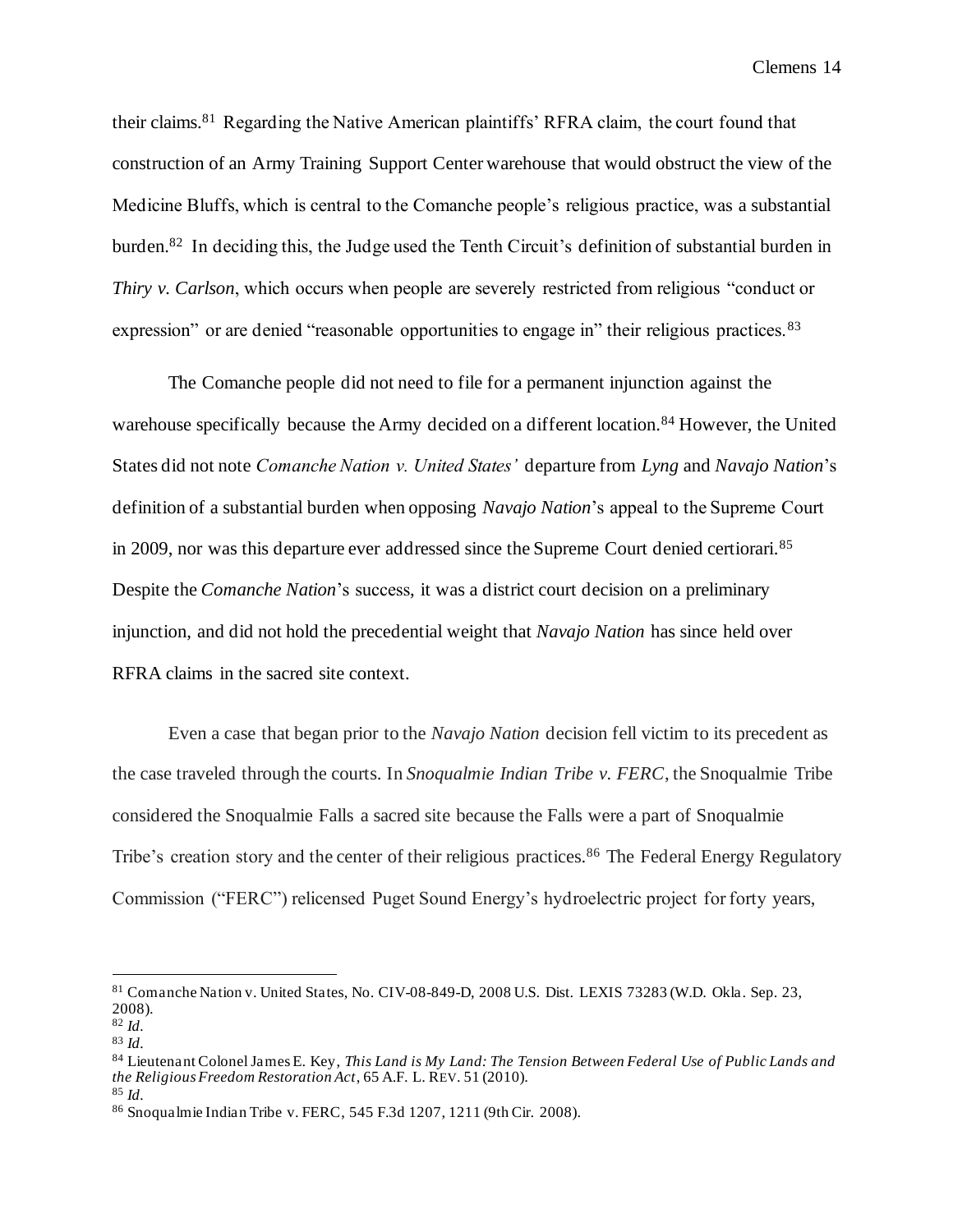and the Tribe brought a RFRA claim to FERC because the project denied them access to the Falls for religious practices and the dam necessary for the project "eliminat [ed] the mist necessary for the Tribe's religious experiences. <sup>87</sup>" *Navajo Nation* had not been decided when the Tribe brought their RFRA claim to FERC, but by the time *Snoqualmie Indian Tribe* reached the Ninth Circuit, the court relied on *Navajo Nation*. It decided that the diminishment of the Fall's sacredness did not meet the burden necessary to succeed on a RFRA claim, because there was no coercive government action. 88

Following the Snoqualmie Tribe's case, the decision in *Navajo Nation* has been consistently fatal to RFRA claims brought by Native American plaintiffs. In *South Fork Band v. United States DOI*, a gold mining corporation sought to expand their existing project in Nevada, including parts of Mt. Tenabo, a sacred site.<sup>89</sup> The Native American Plaintiffs filed for a preliminary injunction against the expansion on the basis of a RFRA claim.<sup>90</sup> However, the court affirmed the mining corporation's motion for judgment on the pleadings with respect to the RFRA claim because the Native American Plaintiffs were not likely to succeed on their claims.<sup>91</sup> Due to reliance on *Navajo Nation*, the court found, yet again, that the plaintiffs were not forced to choose between practicing their religion and giving up a government benefit (as in *Sherbert*) or practicing their religion and facing a civil or criminal penalty (as in *Yoder*). 92

In 2016, the struggles Native Americans faced in protecting their sacred sites became national news as roughly two hundred tribes joined to protest the construction of the Dakota Access pipeline.<sup>93</sup> The protest was highly publicized, likely due to the presence of the National

- <sup>90</sup> *Id.*
- <sup>91</sup> *Id.* at 1198. <sup>92</sup> *Id.*
- 
- <sup>93</sup> *Id.*

<sup>87</sup> *Id.* at 1213.

<sup>88</sup> *Id.* at 1214.

<sup>89</sup> S. Fork Band v. United States DOI, 643 F. Supp. 2d 1192, 1195 (D. Nev. 2009).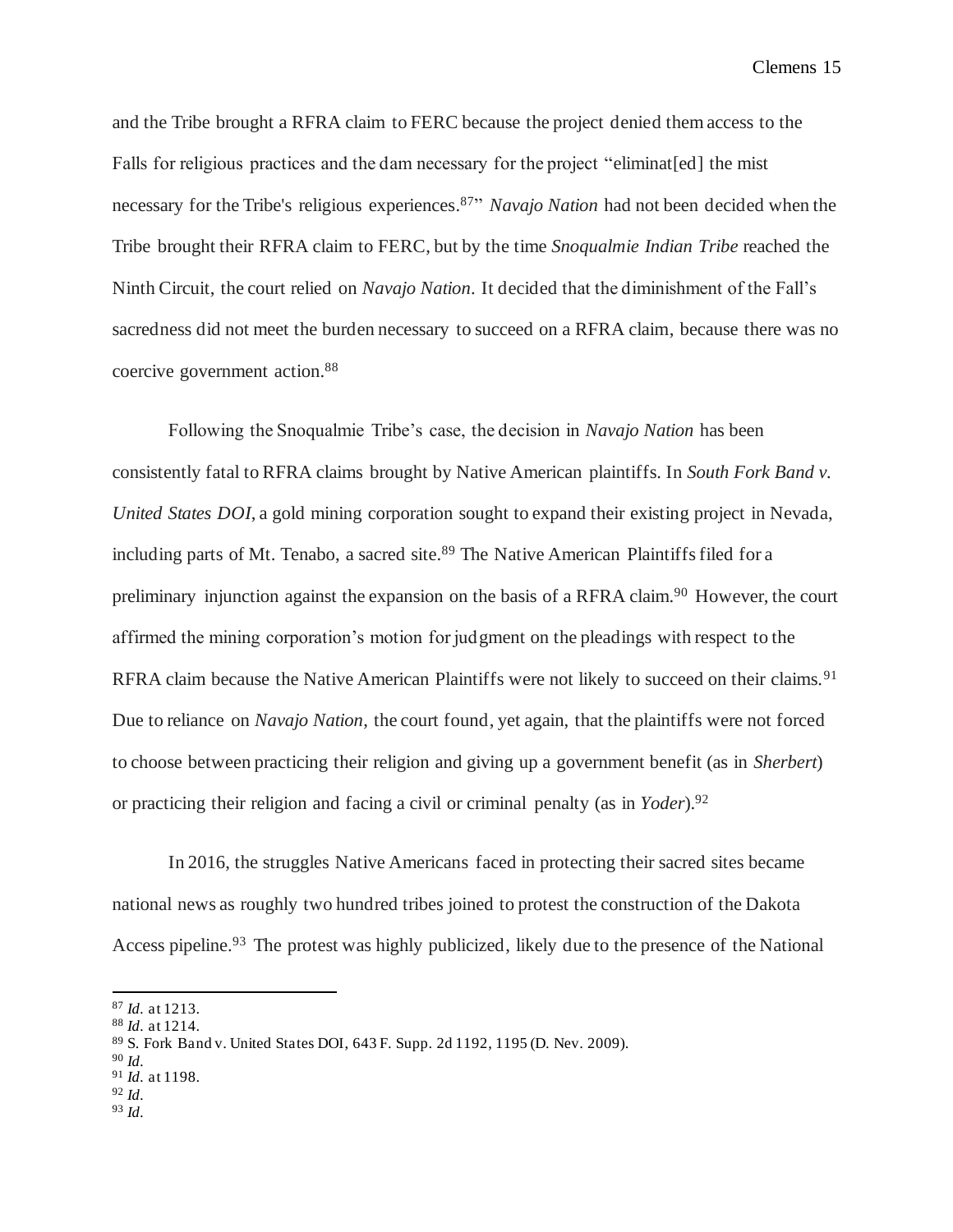Guard in armored vehicles and the three hundred protestors who were injured because of it.<sup>94</sup> The issue surrounding the Dakota Access pipeline and its corresponding litigation, *Standing Rock Sioux Tribe v. United States*, is the risk of an oil spill that could contaminate the water of Lake Oahe, which is used by the Native people for religious ceremonies.<sup>95</sup>

Like in the many sacred site cases before it, the Native American plaintiffs failed to prevail on a RFRA claim because the court found that they did not meet the threshold of a substantial burden as defined by *Lyng* and *Navajo Nation*. 96

While the precedent set by *Lyng* and *Navajo Nation* has been devastating for Native Americans and their religious practice, the Court may have a chance to change this. There was recent hope that *Slockish v. U.S. Federal Highway Admin.* would result in a Ninth Circuit decision on the merits, but the case was dismissed as moot.

*Slockish* arose from a proposed federal highway that would destroy a Native American sacred site composed of campgrounds and burial grounds.<sup>97</sup> In addition to destroying the land to construct the highway, the proposed guardrail accompanying the highway would block access to the land.<sup>98</sup> Relying on the Ninth Circuit's decision that the native plaintiffs were not substantially burdened in *Navajo Nation* and the Supreme Court's acknowledgement in *Lyng* that the Native Americans did not have a constitutional injury despite their religion being destroyed, the court found that the native plaintiffs failed to establish a prima facie RFRA case.<sup>99</sup> While this decision was appealed, the Ninth Circuit dismissed this case as moot because any relief available to the

<sup>94</sup> ACLU, *STAND WITH STANDING ROCK: Protect Protesters' Rights*, https://www.aclu.org/issues/freespeech/rights-protesters/stand-standing-rock.

<sup>&</sup>lt;sup>95</sup> Standing Rock Sioux Tribe v. United States Army Corps of Eng'rs, 239 F. Supp. 3d 77, 91 (D.D.C. 2017). <sup>96</sup> *Id.*

<sup>97</sup> Slockish v. U.S. Federal Highway Admin., No. 3:08-cv-01169-YY, 2018 U.S. Dist. LEXIS 98346 (D. Or. Mar. 2, 2018).

<sup>98</sup> *Id.*

<sup>99</sup> Slockish v. U.S. Dep't of Transp., https://cdn.ca9.uscourts.gov/datastore/memoranda/2021/11/24/21-35220.pdf.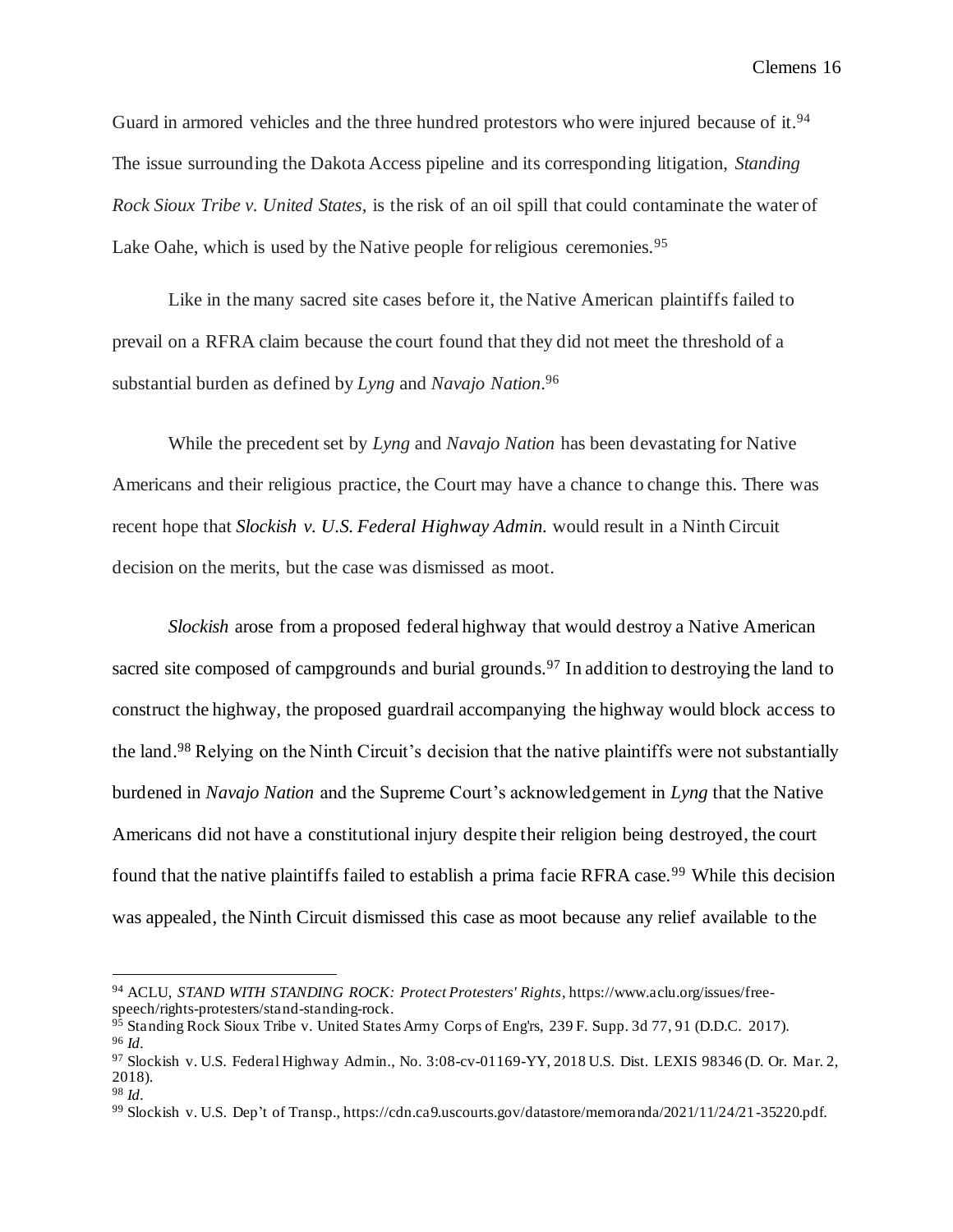native plaintiffs would interfere with safety as the guard rail was a necessary feature of the federal highway. 100

With *Slockish* dismissed, focus has shifted to *Stronghold v. United States*. <sup>101</sup> The case began when the Apache Stronghold moved for a temporary restraining order and preliminary injunction against the government's sale of Oak Flat, a sacred site, to foreign mining companies.<sup>102</sup> This sacred site is especially significant to the Apache people because it is connected to their creator, who exists through the plants, animals, and other nature at Oak Flat.<sup>103</sup> The destruction of the land for the sake of underground mining will "will close off a portal to the Creator forever" for the Apache people.<sup>104</sup> This and more—the future of sacred site litigation—is at risk as the Apache Stronghold litigates this case in the Ninth Circuit now.

Regardless of these extreme consequences, the federal district court held that *Lyng* and *Navajo Nation* are controlling in their definition of a substantial burden, until the Supreme Court addresses the issue again.<sup>105</sup> The threat to Oak Flat differs from that of the diminished sacredness of the Peaks in Navajo Nation because the Apache people will be denied access altogether and the land will essentially be destroyed.<sup>106</sup> However, the court's reading of *Lyng* and *Navajo Nation* dictates that a plaintiff will not have a RFRA claim unless they fall into the two "narrow situations" of choosing between their religious practice and giving up a government benefit (as in *Sherbert*) or subjecting themselves to a civil or criminal sanction (as in *Yoder*). <sup>107</sup> The court acknowledges that there are many benefits that Oak Flat may offer to the Apache people but

<sup>100</sup> *Id.*

- <sup>102</sup> *Id.* at 598.
- <sup>103</sup> *Id.* at 604.
- <sup>104</sup> *Id.*
- <sup>105</sup> *Id.* at 607. <sup>106</sup> *Id.*
- <sup>107</sup> *Id.*

<sup>101</sup> Stronghold v. United States, 519 F. Supp. 3d 591 (D. Ariz. 2021).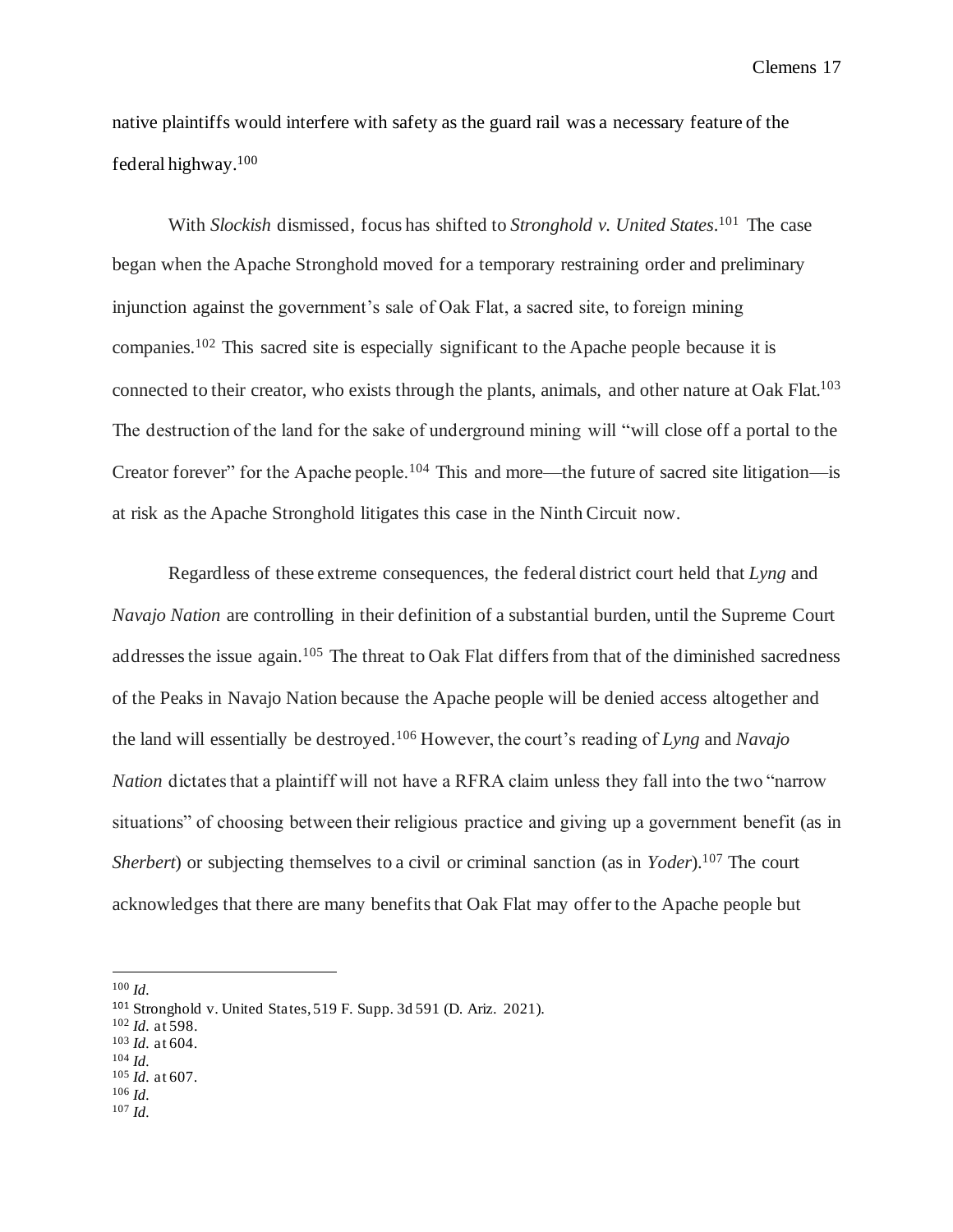being deprived of these religious or spiritual benefits do not provide for a cause of action because the government did not give this benefit to the Apache people and then take it away. 108

Despite their clear aversion to it, the court in *Stronghold* had their hands tied by the precedent set by *Lyng* and *Navajo Nation*, but this could change as litigation rises to the Ninth Circuit.

#### IV. Looking to the Future of Sacred Sites in the Courts

*Stronghold v. United States*' appeal may seem futile as sacred site litigation has been at a standstill since *Navajo Nation*, but recent Supreme Court decisions on RFRA claims, though not about Native American religions, have created a conflict of precedent.

In recent years, free exercise protection has been interpreted robustly. It is easier for plaintiffs to prove their religious freedom has been burdened, and harder for the government to defend its laws. The provision of RFRA that requires the law to not only advance a compelling interest but also be the least restrictive means of advancing that interest is applied in *Burwell v. Hobby Lobby*. <sup>109</sup> In *Hobby Lobby*, the government's argument essentially fails upon the court's finding that there was a less restrictive act, despite it being inconvenient for the government.<sup>110</sup> This broad interpretation not only applies to RFRA but other free exercise protection as well, like RLUIPA.<sup>111</sup> When RLUIPA was passed, it amended the definition of 'exercise of religion' in RFRA to include "any exercise of religion, whether or not compelled by, or central to, a system of religious belief."<sup>112</sup>

<sup>108</sup> *Id.*

<sup>109</sup> Burwell v. Hobby Lobby Stores, Inc., 573 U.S. 682, 728 (2014).

<sup>110</sup> *Id.*

<sup>111</sup> Holt v. Hobbs, 574 U.S. 352, 369 (2015).

<sup>112</sup> 42 U.S.C. §§ 2000cc (2000).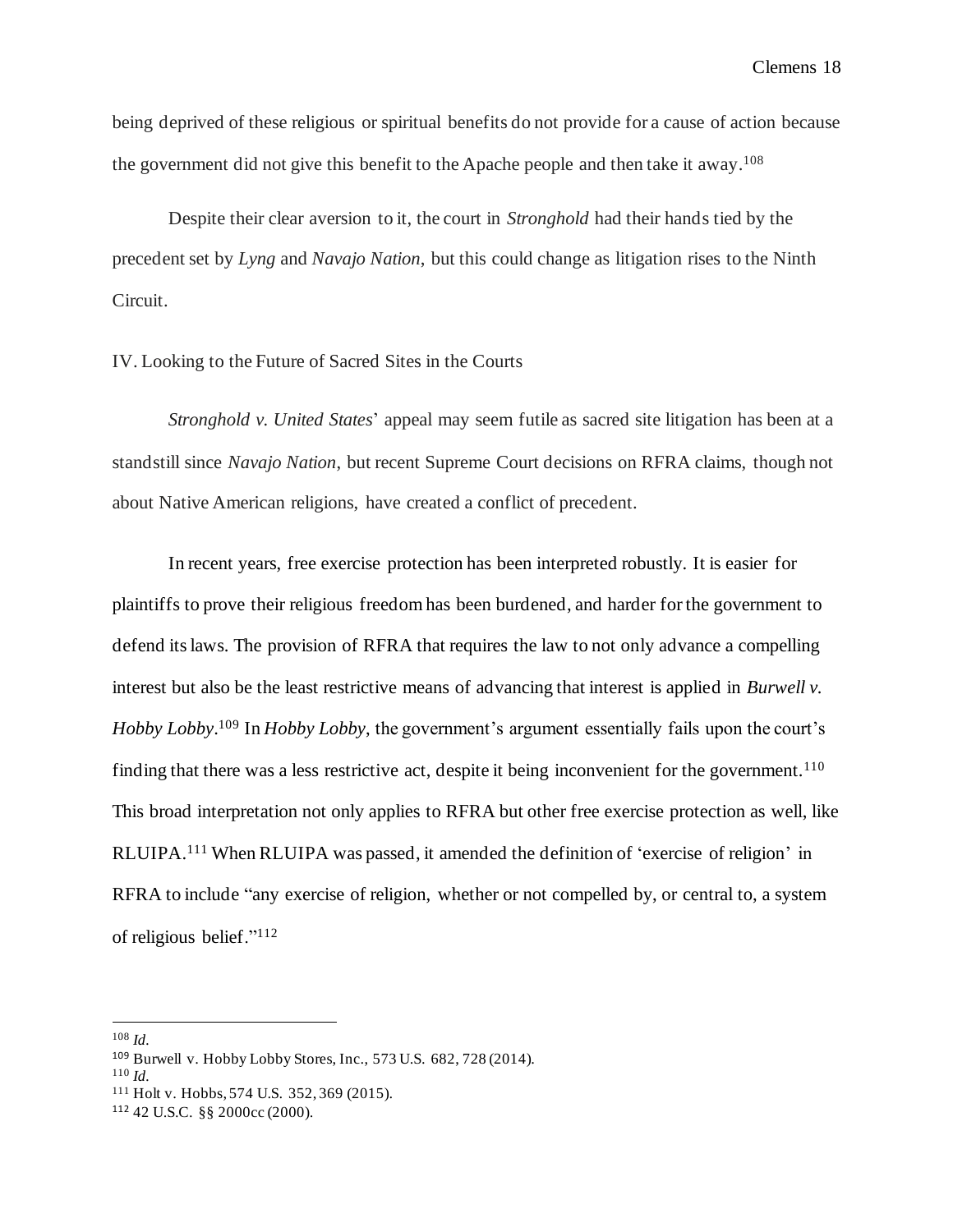Following the Hobby Lobby decision, the Court has applied this robust interpretation of the least restrictive means under RLUIPA cases as well. In *Holt v. Hobbs*, the Arkansas Department of Correction prevented a prisoner from growing a beard a quarter inch longer than the permitted length for religious purposes. <sup>113</sup> The *Holt* Court found that this was not the least restrictive means of upholding prison security.<sup>114</sup> The Court's reasoning was that other prisons allowed religious exemptions to this rule, and that the Arkansas prisons could take pictures of the inmate with and without a beard for identification purposes—thus, avoiding the security concern. <sup>115</sup> Unfortunately, despite RLUIPA broad application, courts continue to deny Native American plaintiffs strict scrutiny review of their free exercise claims in the RLUIPA context.<sup>116</sup>

In *Hobby Lobby*, three for-profit companies, including Hobby Lobby, claimed to have sincerely held religious beliefs that were infringed upon by the Affordable Care Act's requirement that the companies provide health insurance that covered four methods of contraception.<sup>117</sup> These methods were abortifacients, meaning the medication could prevent a fertilized egg from attaching to the uterus, in the event that a fertilized egg would have implanted in the uterus but for the use of the abortifacient.<sup>118</sup> Health and Human Services ("HHS") argued that Hobby Lobby and the other companies should not prevail on a RFRA claim because their concern that the insurance coverage would cause the destruction of embryos was too attenuated to be a substantial burden.<sup>119</sup> However, the Court commented that it was not up to HHS or the

<sup>113</sup> Holt v. Hobbs, 574 U.S. at 366.

<sup>114</sup> *Id.*

<sup>115</sup> *Id.*

<sup>&</sup>lt;sup>116</sup> Ramapo Hunt & Polo Club Ass'n v. Ramapough Mt. Indians, No. A-5711-18T4, 2021 N.J. Super. Unpub. LEXIS 57 (Super. Ct. App. Div. Jan. 12, 2021).

<sup>117</sup> Burwell v. Hobby Lobby Stores, Inc., 573 U.S. at 691.

<sup>118</sup> Cathy Lynn Grossman, *What's abortifacient? Disputes over birth control fuel Obamacare fight* (January 2014), https://www.washingtonpost.com/national/religion/whats-abortifacient-disputes-over-birth-control-fuel-obamacarefight/2014/01/28/61f080be-886a-11e3-a760-a86415d0944d\_story.html.

<sup>119</sup> Burwell v. Hobby Lobby Stores, Inc., 573 U.S. at 724.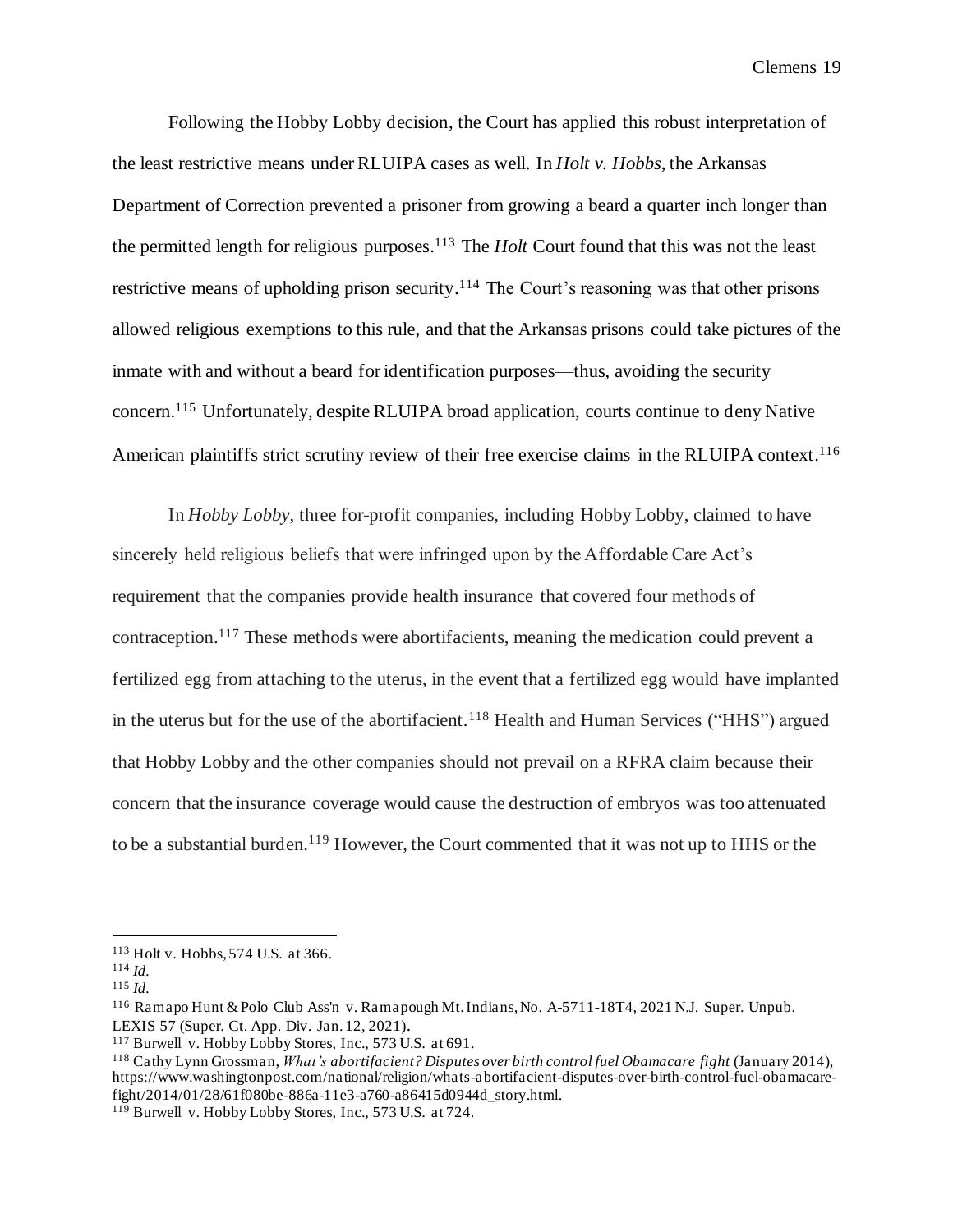judiciary to decide whether the belief was reasonable.<sup>120</sup> The Court found that there was a substantial burden on the corporation because by refusing to cover their employees for fear that the coverage would destroy embryos, they faced a great financial burden in fines.<sup>121</sup> The corporations prevailed on their RFRA claim.<sup>122</sup>

However, the Court has made it clear in both *Hobby Lobby* and *Holt* that the purpose of RFRA and RLUIPA was to broaden the protection of religious freedom afforded by the First Amendment.<sup>123</sup> Thus, in *Hobby Lobby* and *Holt*, we see a substantial burden test which is far broader than that of *Sherbert* and *Yoder*. First, the two cases use the statutory definition of religion, which does not require the practice to be compelled or central to the religion.<sup>124</sup> Second, substantial burdens are interpreted more broadly, as the Court looks for obstacles to the practice of religion. <sup>125</sup> The obstacles that the plaintiffs face in *Hobby Lobby* and *Holt*, accordingly, are the inability to run your business according to your faith and the ban against wearing a beard in compliance with your religion.<sup>126</sup> These obstacles are like the effects test that Brennan suggests in his *Lyng* dissent, where the court must consider the effects of government action on free exercise when it "actually restrains their religious practices."<sup>127</sup>

This broader interpretation of *Hobby Lobby* and *Holt* is illuminated by Justice Ginsburg dissent in Hobby Lobby, where she argues that the majority departs from the Sherbert/Yoder test. Justice Ginsburg states that while the majority acknowledges that the corporations' have a sincerely held religious belief that life begins at conception and the monetary fine burdens this

<sup>126</sup> *Id.*

<sup>120</sup> *Id.*

<sup>121</sup> *Id.* at 726.

<sup>122</sup> *Id.* at 736.

<sup>123</sup> Burwell v. Hobby Lobby Stores, Inc., 573 U.S. at 694; Holt v. Hobbs, 574 U.S. at 357.

<sup>124</sup> *Id.*

<sup>125</sup> Burwell v. Hobby Lobby Stores, Inc., 573 U.S. at 695; Holt v. Hobbs, 574 U.S. at 358.

<sup>127</sup> Lyng, 485 U.S. at 469.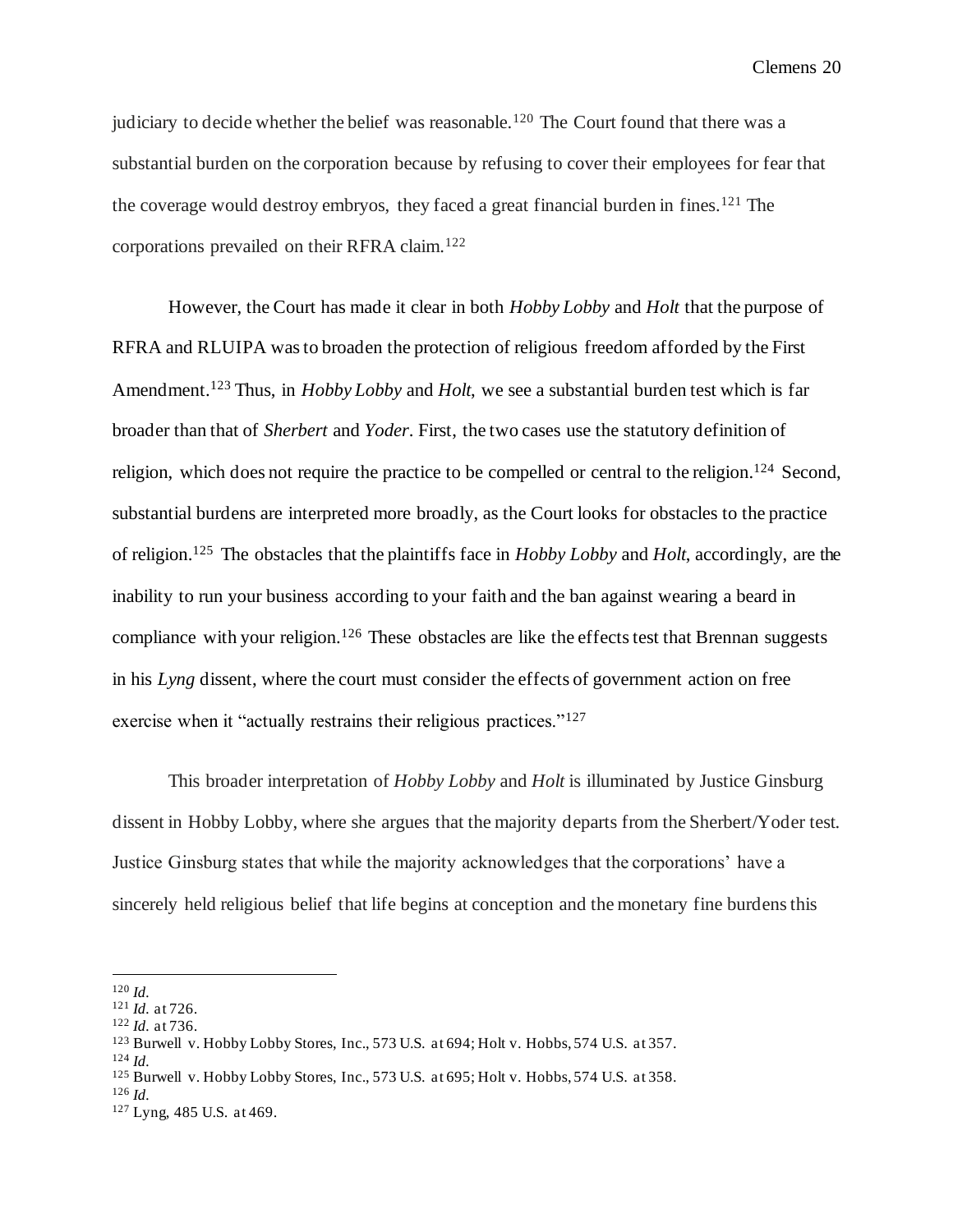sincerely held belief, the majority fails to inquire whether this burden is substantial.<sup>128</sup> To emphasize her point, she references *Bowen*, where the Court decided that the government's requirement of a social security number did not restrict the father's beliefs or choices, despite his child's inability to receive welfare without a social security number.<sup>129</sup> The Court in *Bowen* adhered to the substantial burden threshold demonstrated in *Sherbert* and *Yoder*, and reinforced by RFRA, from which the *Hobby Lobby* decision departs.<sup>130</sup> While Justice Ginsburg advocates for strict adherence to the *Sherbert* and *Yoder*, her concern is how far RFRA's definition of the exercise of religion has departed from those cases.<sup>131</sup>

Despite the *Hobby Lobby* majority's clear departure from the Sherbert/Yoder test, there is still doubt that *Hobby Lobby* has abandoned the precedent in *Lyng*. In *Standing Rock Sioux Tribe*, the Native American plaintiffs argued that *Lyng* was no longer controlling because the Supreme Court's holding in *Hobby Lobby* abandoned the presumption that a court could decide there was not a substantial burden on the grounds that the burden was not reasonable "in light of the government regulation."<sup>132</sup> The court in *Standing Rock Sioux Tribe* rejected this argument, stating that *Hobby Lobby*'s holding did not conflict with that of *Lyng* because the substantial burden in *Hobby Lobby* was the coercive fines that resulted from Hobby Lobby's noncompliance with the mandate.<sup>133</sup> The court argued that neither *Lyng* nor *Hobby Lobby*'s plaintiffs were judged based on the reasonableness of their sincerely held religious beliefs.<sup>134</sup>

However, the rebuttal fails to acknowledge the difference in the definition of free exercise since RLUIPA in 2000 and the broader understanding of a substantial burden.

<sup>133</sup> *Id.*

<sup>128</sup> Burwell v. Hobby Lobby Stores, Inc., 573 U.S. at 760.

<sup>129</sup> *Id.* at 759.

<sup>130</sup> *Id.*

<sup>131</sup> *Id.* at 748.

<sup>132</sup> Standing Rock Sioux Tribe v. United States Army Corps of Eng'rs, 239 F. Supp. 3d at 96.

<sup>134</sup> *Id.*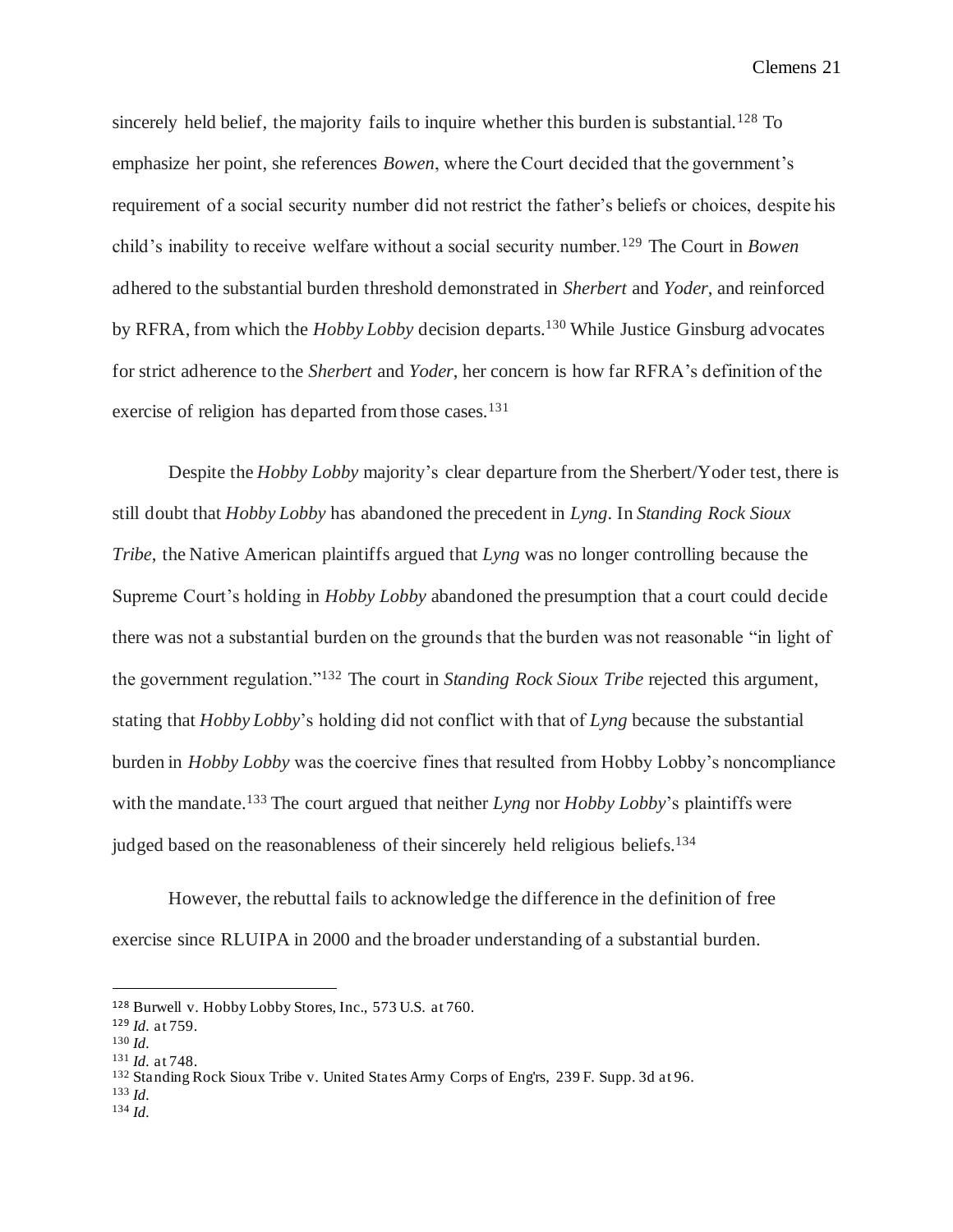Previously, a presence of a fine or affirmative coercion was not enough to create a substantial burden if the affected belief was not central to the religion. Hobby Lobby and the other corporations prevailed on their RFRA claim regarding abortifacients because RFRA, as amended by RLUIPA, no longer requires the religious belief to be central to religious practice and any obstacle their religious practice is a burden.<sup>135</sup> Thus, *Hobby Lobby* did abandon the pre-Smith jurisprudence that controlled in *Lyng*.

Native Americans face the same constraints against their religious practices as the plaintiffs in *Hobby Lobby* and *Holt*, and as a result, *Hobby Lobby*'s precedent should apply to sacred site cases. In *Lyng* and *Navajo Nation*, the plaintiffs could not practice their religion because their sacred sites of worship were diminished by the government's disruption use of the land.<sup>136</sup> Further, the substantial burden in *Stronghold* is distinct from that of *Lyng* and *Navajo Nation* because the plaintiffs will be actually restrained from their religious practices because the sacred site will be physically destroyed.<sup>137</sup>

If given the opportunity to decide *Stronghold*, the Court should find that, like *Hobby Lobby* and *Holt*, the significance to the Apache's access of Oak Flat is necessary to the Apache's religious practice and leveling the land would be an obstacle to that practice.<sup>138</sup> For these reasons, the Apache's RFRA claim meets the substantial burden threshold for a strict scrutiny review.

# V. Overturning Lyng

Under the reign of *Lyng*, Native American religion is at risk of extinction. If the Court is only willing to uphold the departure set by *Hobby Lobby* when Christian values are at stake, not

<sup>135</sup> Burwell v. Hobby Lobby Stores, Inc., 573 U.S. at 748.

<sup>136</sup> Lyng v. Nw. Indian Cemetery Protective Ass'n, 485 U.S. at 442; Navajo Nation, 535 F.3d at 1071.

<sup>137</sup> Stronghold v. United States, 519 F. Supp. 3d at 604.

<sup>138</sup> *Id.*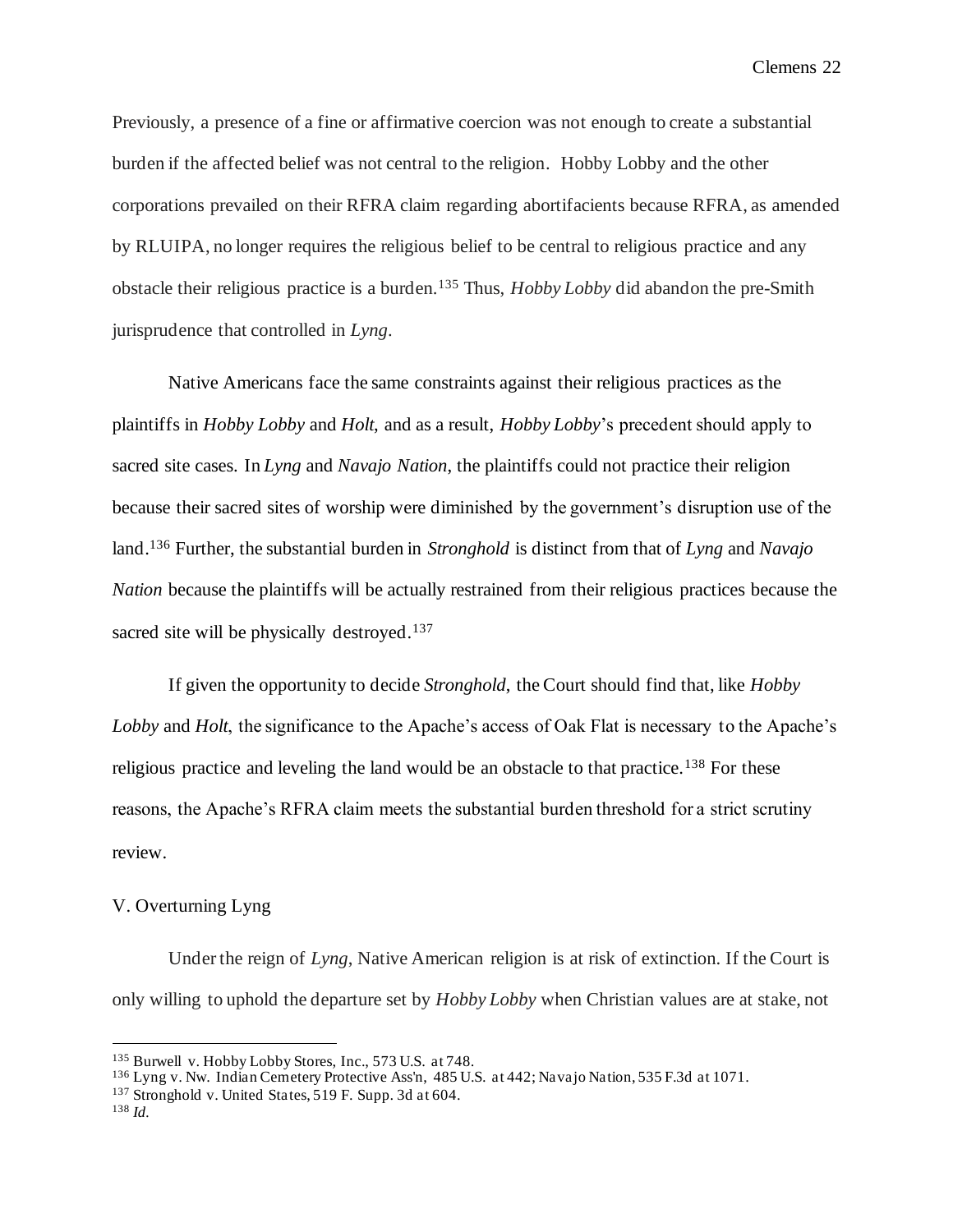only will free exercise suffer in this nation, but there will be an Establishment Clause violation against Native American religions. In *Larson v. Valente*, a Minnesota statute imposed registration and reporting requirements upon some religious organizations and not others, depending on where the organization solicited 50% of their funds from nonmembers.<sup>139</sup> The Court found the statute violated the Establishment Clause because the statute demonstrated denominational preference and the government's reason for doing so did not withstand the demands of strict scrutiny.<sup>140</sup> Again, in *Lee v. Weisman*, the Court affirmed the court of appeals, which expressed that the Establishment Clause is violated when "the effect of the governmental action is to endorse one religion over another.<sup>141</sup> When plaintiffs who subscribe to Abrahamic religions continue to meet the substantial burden threshold of their RFRA claims while Native American plaintiffs are foreclosed from making a claim that their freedom of religion has been violated, there is no legitimate argument that the government has not endorsed one religion over another.

The issue with *Lyng* for the Supreme Court is legitimacy. The Court is faced with an issue of legitimacy when they are forced to choose between overturning their previous holding in *Lyng* or reinforcing the farcical and unconstitutional conflict of precedent as it stands now. The devil may be in the details, but the truth is in the testimony. To fix the inequality at the heart of *Lyng*, the Court needs to revisit the testimony given by the native witnesses during litigation.

Scholar Dana Lloyd wrote storytelling and the high country: reading Lyng v. Northwest Indian Cemetery Protective Association, which took a deep dive into the testimony given in Lyng, which Lloyd argues was not reflected in the Supreme Court's decision.<sup>142</sup> The native

<sup>139</sup> Larson v. Valente, 456 U.S. 228, 230 (1982).

<sup>140</sup> *Id.* at 255.

<sup>141</sup> Lee v. Weisman, 505 U.S. 577, 585 (1992).

<sup>142</sup> D. Lloyd, *STORYTELLING AND THE HIGH COUNTRY: READING LYNG V. NORTHWEST INDIAN CEMETERY PROTECTIVE ASSOCIATION (1988),* JOURNAL OF LAW AND RELIGION, 36(2), 181-201 (2021).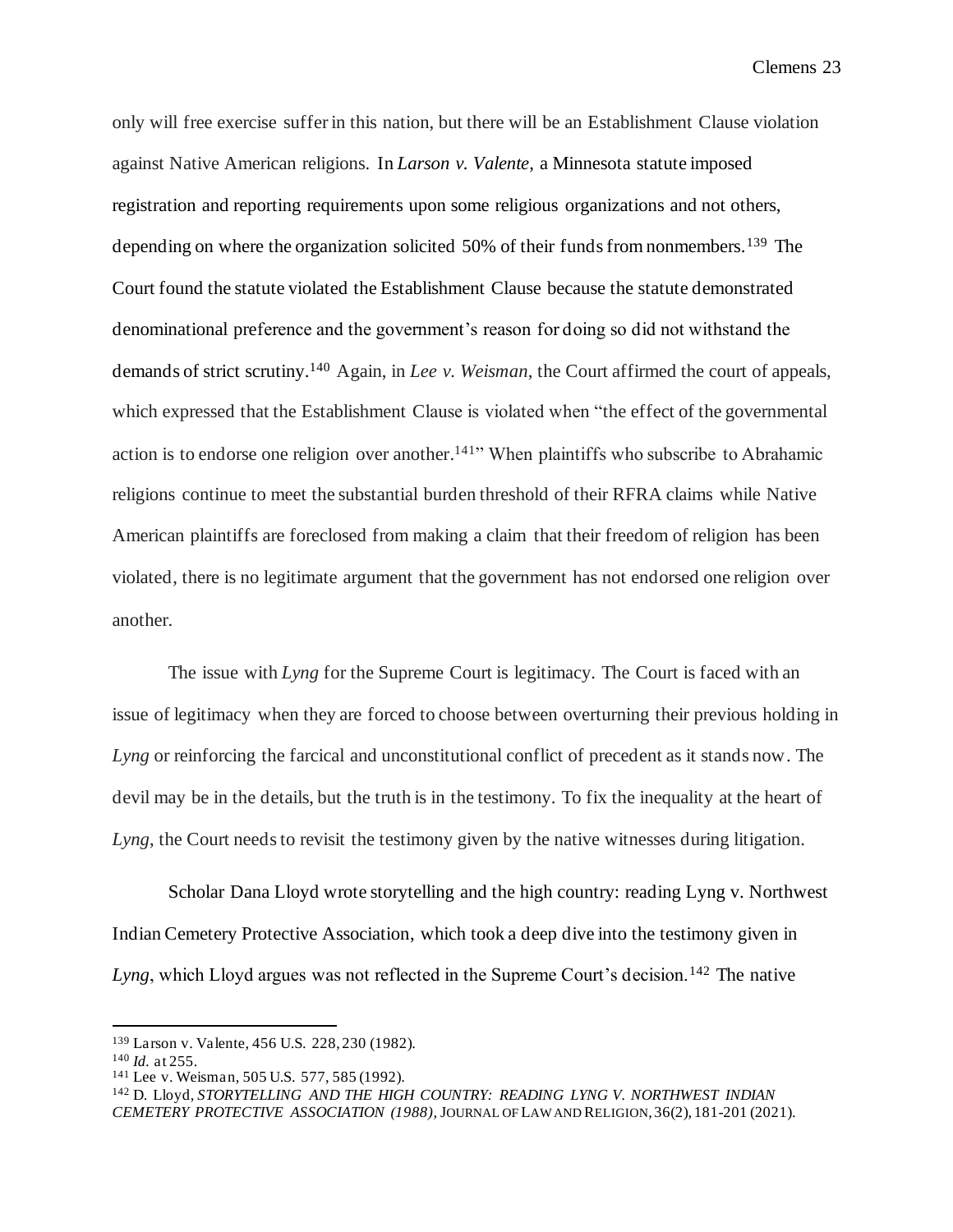testimony, as a firsthand account, more accurately articulates that burden the G-O road imposed on their religion. It was not simply an emotional burden as O'Connor's majority opinion described, nor was the burden lacking a comparator for non-native people as Justice Brennan explained.<sup>143</sup> The burden of government action on Native American sacred sites is no different from the physical destruction of native religions that Native Americans faced when early American colonizers tried to evangelize the indigenous people of American and again and again over the years by the American government.<sup>144</sup> As a witness for the Native American plaintiff, a Yurok elder, Lowanna Brantner, described how different tribes would have to come together and share relics to perform their religious dances properly.<sup>145</sup> She explains that they needed to come together because, after American soldiers destroyed tribal relics, no tribe alone had the necessary relics.<sup>146</sup>

Due to AIRFA requirements, the Forest Service in *Lyng* had Theodoratus Cultural Research create a five hundred page report that studied the culture of the High Country of the Native Americans in the case.<sup>147</sup> The study concluded that the G-O road should not be built.<sup>148</sup> It compared the usual highway debris of "empty beer cans and used condoms" on the land of the High Country to the desecration those inappropriate items would have on a cathedral alter, as both religions emphasis abstinence in the pursuit of spirituality.<sup>149</sup> Further, one of the Native American witnesses described the construction of the G-O road as the equivalent running a bulldozer "through the white man's church.<sup>150</sup>" The research and testimony offered on behalf of the Native American plaintiffs lead to Lloyd to use the expression "burden of invasion" to

- <sup>144</sup> *Id.* at 193.
- <sup>145</sup> *Id.* at 181.
- <sup>146</sup> *Id.* at 182. <sup>147</sup> *Id.* at 183.
- <sup>148</sup> *Id.*
- <sup>149</sup> *Id.* at 193.
- <sup>150</sup> *Id.* at 194.

<sup>143</sup> *Id.* at 186.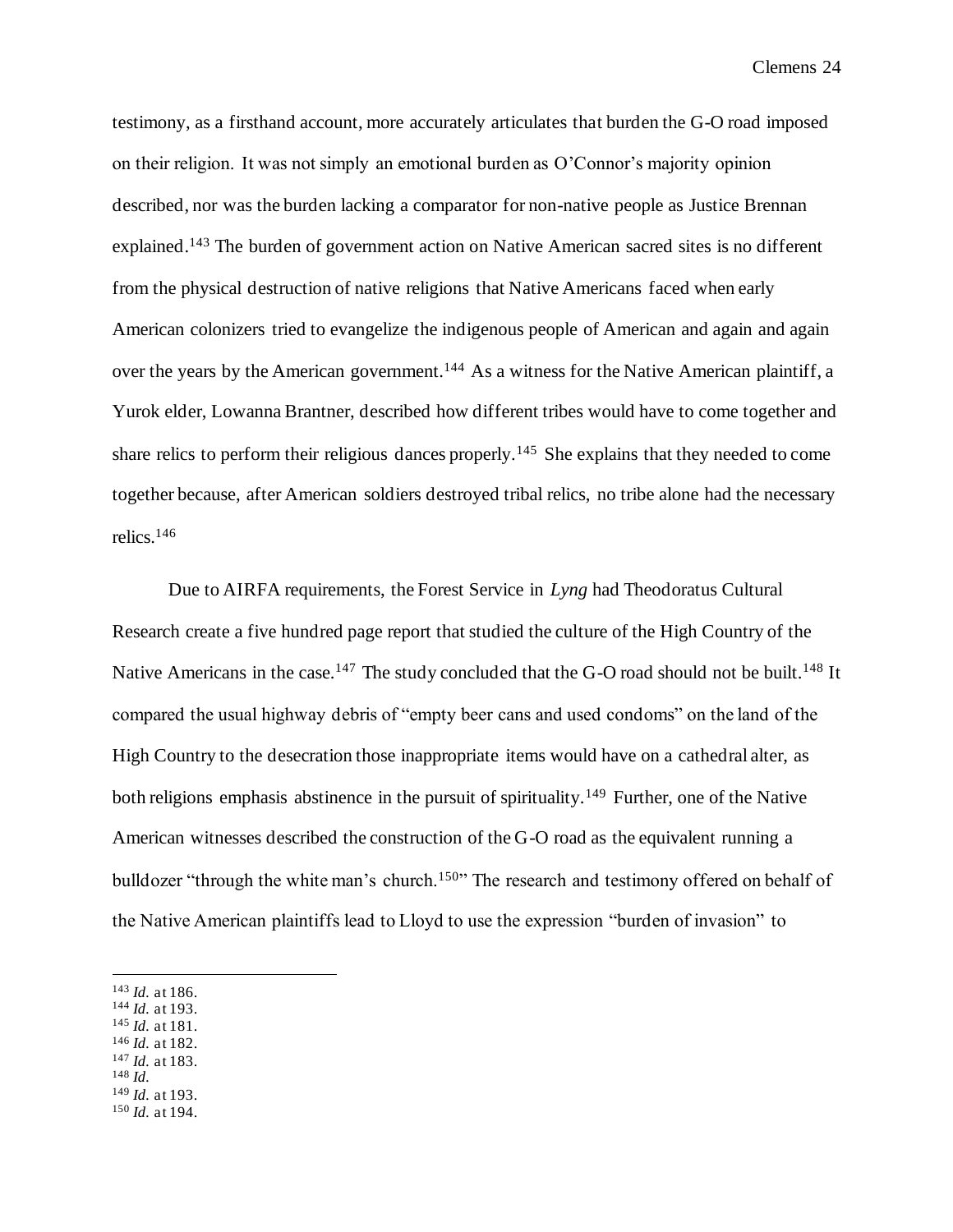describe the government action against sacred sites, that is both destructive and the lasting pervasiveness of colonialism.<sup>151</sup>

This idea of a burden of invasion arising from the testimony of the *Lyng* case is what the Court can use to overturn the decision in *Lyng*. The same way that the culmination of *Sherbert*  and *Yoder* created the definition of substantial burden that courts have used in the absence of a definition proscribed by RFRA, the Court should expand the definition of substantial burden to include the burden of invasion.<sup>152</sup> Expanding the definition of substantial burden now is no different from the way in which the Court considered the burden of a criminal sanction in *Yoder*, years after *Sherbert*. <sup>153</sup> Further, it is no different than the influence RLUIPA had on the RFRA claim in *Hobby Lobby*. <sup>154</sup> The law changes and grows as the need for it arises. Here, the Native American people need the Sherbert/Yoder standard to broaden for the sake preserving what is left of their religious practice.

## VI. Conclusion

The testimony in *Lyng* itself makes the case that the desecration of sacred sites would not be tolerated if it were a Christian Church being destroyed instead. While there may be differences between western and native ideology regarding ownership of land, the sacred ness of the High Country in *Lyng* is no different from the belief that Christ is fully present in the sacrament of the Eucharist. The only real difference is that, to save face in light of their narrow precedent and to conform to the social norms of mainstream religion, the Court has thus far refused to understand native testimony and experience. If the Court does not overturn *Lyng* at the

<sup>151</sup> *Id.* at 193.

<sup>152</sup> 42 U.S.C. § 2000bb (1993).

<sup>153</sup> Yoder, 406 U.S. at 231.

<sup>154</sup> Burwell v. Hobby Lobby Stores, Inc., 573 U.S. at 748.